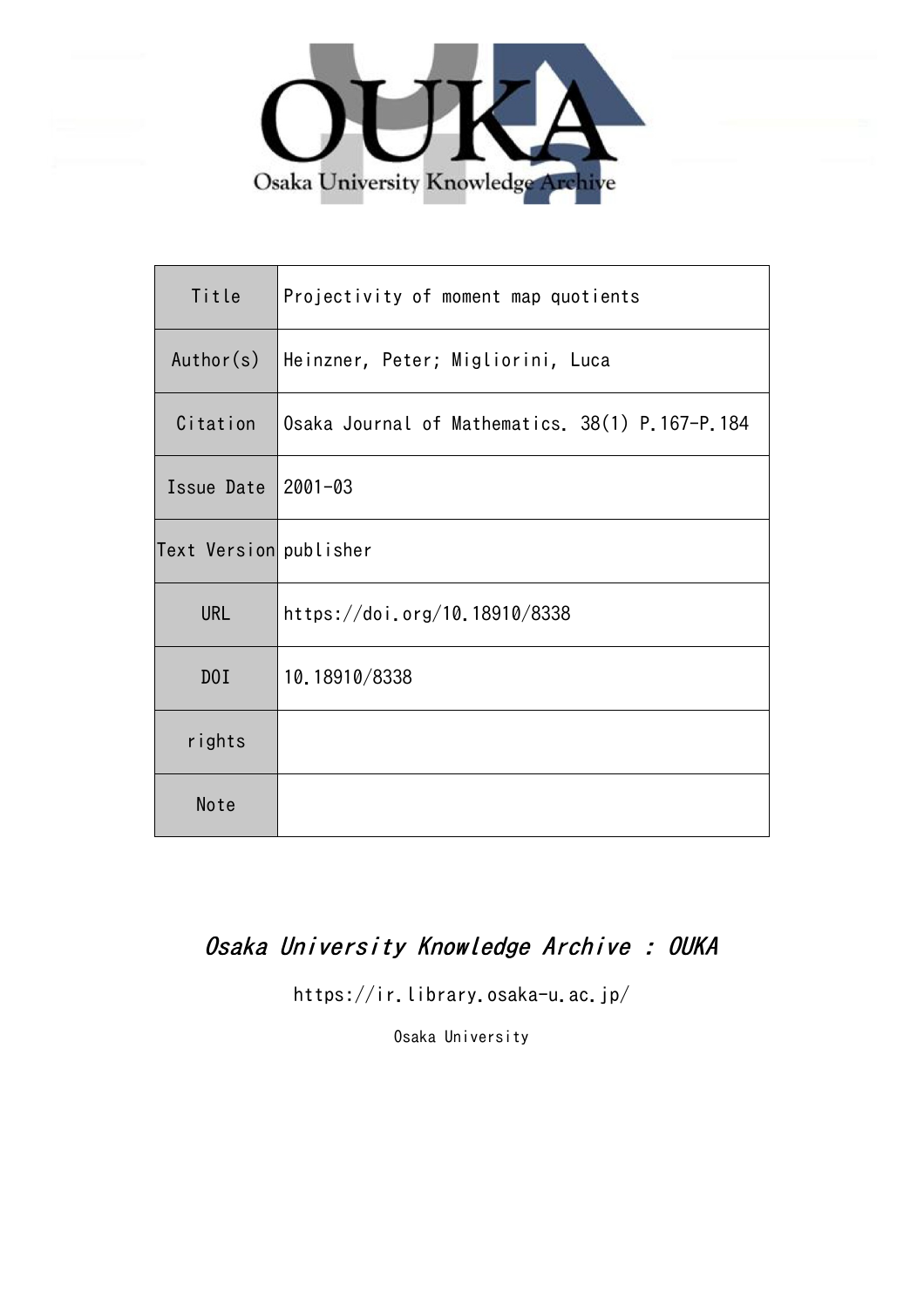# **PROJECTIVITY OF MOMENT MAP QUOTIENTS**

PETER HEINZNER and LUCA MIGLIORINI

(Received April 16, 1999)

Let G be a complex reductive group acting algebraically on a complex projective variety X. Given a polarization of X, i.e., an ample  $G$ -line bundle  $L$  over  $X$ , Mumford (see [16]) defined the notion of stability: A point  $x \in X$  is said to be semistable with respect to L if and only if there exists  $m \in \mathbb{N}$  and an invariant section  $s : X \to L^m$ such that  $s(x) \neq 0$ . Let  $X(L)$  denote the set of semistable points in X, then there is a projective variety  $X(L)/\sqrt{G}$  and a G-invariant surjective algebraic map  $\pi : X(L) \rightarrow$  $X(L)/\sqrt{G}$  such that

(i)  $\pi$  is an affine map and

(ii)  $\mathcal{O}_{X(L)/\!/ G} = (\pi_* \mathcal{O}_{X(L)})^G$ .

In particular, for an open affine subset U of  $X(L)/\!/\!G$ , it follows that  $\pi^{-1}(U)$  = Spec  $\mathbb{C}[U]^G$  where  $\mathbb{C}[U]$  denotes the coordinate ring of  $\pi^{-1}(U)$  and  $\mathbb{C}[U]^G$  is the algebra of invariant functions.

There is a completely analogous picture for a holomorphic action of a complex reductive group  $G$  on a Kählerian space  $X$ . The role of a polarization is taken over by a Hamiltonian action of a maximal compact subgroup  $K$  of  $G$ . Here one considers a maximal compact subgroup  $K$  of  $G$ , assumes the Kähler structure to be  $K$ -invariant and that there is an equivariant moment map  $\mu : X \to \ell^*$  with respect to  $\omega$ . In this situation  $X(\mu) = \{x \in X; \overline{G \cdot x} \cap \mu^{-1}(0) \neq \emptyset\}$  is called the set of semistable points of X with respect to  $\mu$ . Here  $\overline{G \cdot x}$  denotes the topological closure of the G-orbit through x. The following result has been proved in  $[11]$  (c.f.  $[18]$ ).

The set  $X(\mu)$  is open in X and there is a complex space  $X(\mu)/\mathcal{G}$  and a  $G$ invariant surjective holomorphic map  $\pi : X(\mu) \to X(\mu)/\mathcal{G}$  such that

- (i)  $\pi$  is a Stein map and
- (ii)  $\mathcal{O}_{X(\mu)/\!\!/ G} = (\pi_* \mathcal{O}_{X(\mu)})^G$ .

In fact there is one more analogy between these two constructions. In the case where X is projective, the line bundle L induces a line bundle  $\overline{L}$  on  $X(L)/\sqrt{G}$  which turns out to be ample. In the Kähler case  $\omega$  induces a Kählerian structure  $\bar{\omega}$  on  $X(\mu)/\!\!/G$ .

A very ample  $G$ -line bundle  $L$  over  $X$  induces a  $G$ -equivariant holomorphic embedding of X into  $\mathbb{P}(V)$  where V is the dual vector space of the space of sections  $\Gamma(X, L)$  and the G-action on  $\mathbb{P}(V)$  is induced by the natural linear G-action on  $\Gamma(X, L)$ . Now one may assume the K-representation to be unitary and therefore the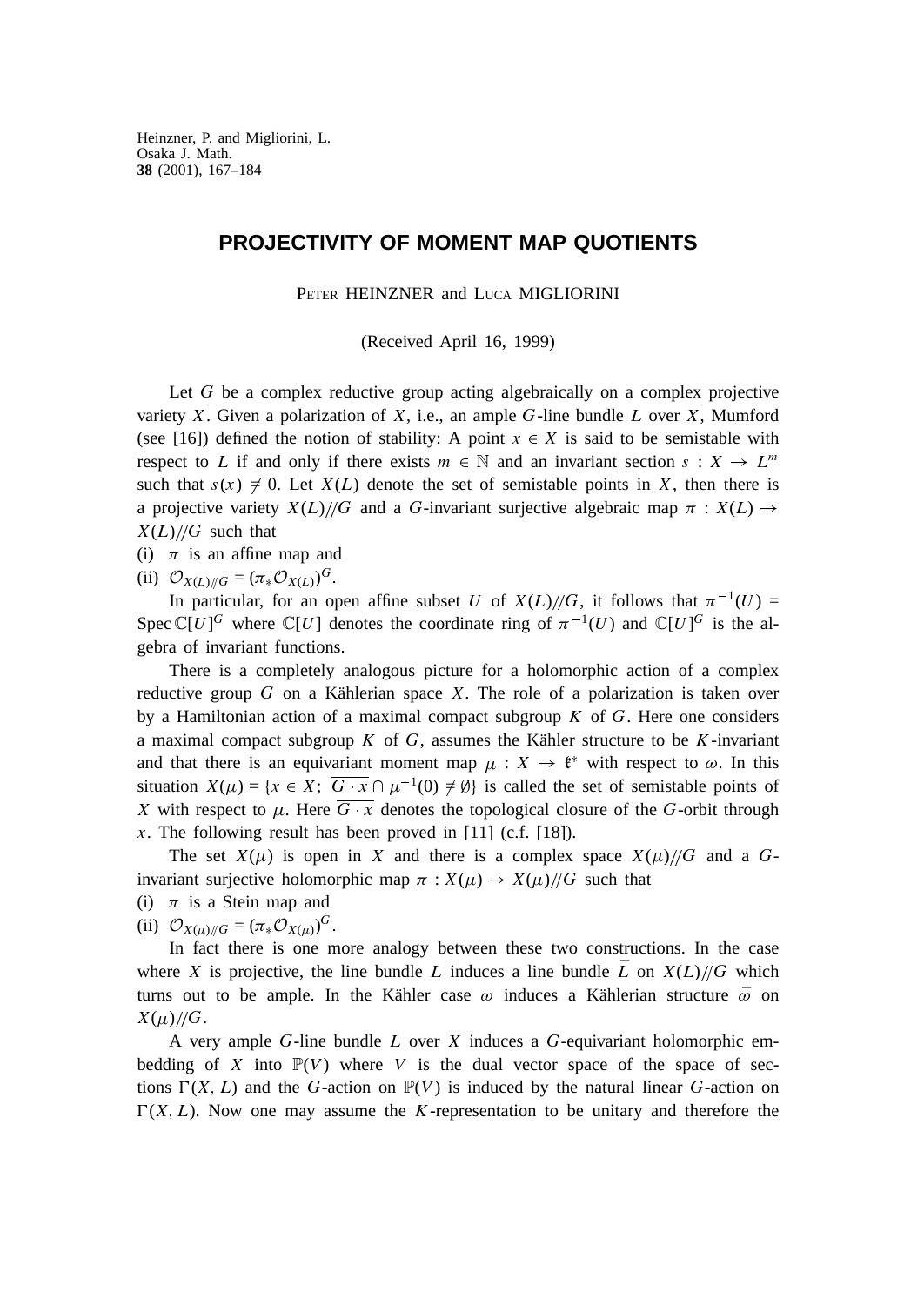pull back of the Fubini-Study form  $\omega_{\mathbb{P}(V)}$  to X is a K-invariant Kähler form  $\omega$  and the pull back of the natural moment map  $\mu_{\mathbb{P}(V)}$  to X gives a moment map  $\mu : X \to \mathfrak{k}^*$ . In this case, using a result of Kempf-Ness (see [12]), one checks that  $X(\mu) = X(L)$ , i.e., the set of Mumford-semistable subsets of  $X$  is a subset of the set of momentumsemistable sets (see [13], [17] or Sec. 3.).

Of course in general a given invariant Kähler form  $\omega$  on a projective G-manifold X may not be integral. Therefore associated moment maps are not in an obvious way related to G-line bundles. Nevertheless, our goal here is to prove the following

**Semistability Theorem.** *Let* X *be a smooth projective variety endowed with a holomorphic action of a complex reductive group*  $G = K^{\mathbb{C}}$ ,  $\omega$  a K-invariant Kähler *form and*  $\mu : X \to \mathfrak{k}^*$  a *K*-equivariant moment map. Then there is a very ample G*line bundle* L *over* X *such that*

$$
X(\mu) = X(L).
$$

Recently there has been some interest in the question of how  $X(L)$  and  $X(L)/\sqrt{G}$ vary in dependence of  $L$  (see e.g. [4], [19]). The above obviously implies that these results extend to the case where  $\mu$  is moving.

# **1. Mumford quotients**

Let G be a complex reductive group and  $V$  a G-representation, i.e., there is given a holomorphic homomorphism  $\rho : G \to GL(V)$ . Since G is reductive, it is in fact a linear algebraic group and  $\rho$  is an algebraic map (see e.g. [3]). Moreover the algebra  $\mathbb{C}[V]^G$  of G-invariant polynomials is finitely generated. The corresponding affine variety is denoted by  $V/\!/ G$ . The inclusion  $\mathbb{C}[V]^G \hookrightarrow \mathbb{C}[V]$  induces a polynomial map  $\pi : V \to V/\!/ G$  which turns out to be surjective. Explicitly  $\pi : V \to V/\!/ G$  can be realized as follows. Let  $q_1, \ldots, q_k$  be a set of generators of the algebra  $\mathbb{C}[V]^G$  and  $q := (q_1, \ldots, q_k)$ . Then  $Y := q(V)$  is a Zariski-closed subset of  $\mathbb{C}^k$  which is isomorphic with  $V/\sqrt{G}$ . Under this isomorphism  $\pi : V \to V/\sqrt{G}$  is given by q.

Since the group G and the action  $G \times V \to V$ ,  $(g, v) \to g \cdot v$ , are algebraic, every G-orbit is Zariski-open in its closure. In particular, for every  $x \in \overline{G \cdot v} \setminus G \cdot v$ we have dim  $G \cdot x < \dim G \cdot v$ . This implies that the closure of every G-orbit contains a closed G-orbit which may be defined as a G-orbit of smallest dimension in  $G \cdot v$ . Now G-invariant polynomials separate G-invariant Zariski-closed subsets. This can be seen by using integration over a maximal compact subgroup  $K$  of  $G$ . Thus the closed G-orbit in  $\overline{G \cdot v}$  is unique. Moreover for  $v, w \in V$  we have  $\pi(v) = \pi(w)$  if and only if  $\overline{G \cdot v} \cap \overline{G \cdot w} \neq \emptyset$  and this is the case if and only if  $\overline{G \cdot v}$  and  $\overline{G \cdot w}$  contain the same closed orbit. Consequently, if  $G \cdot v_0$  is the closed orbit in  $\overline{G \cdot v}$ , then  $\pi^{-1}(\pi(v)) =$  $\{w \in V; G \cdot v_0 \subset G \cdot w\}$ . This is often expressed by the phrase that the quotient  $V/\sqrt{G}$ parametrises the closed G-orbits in V .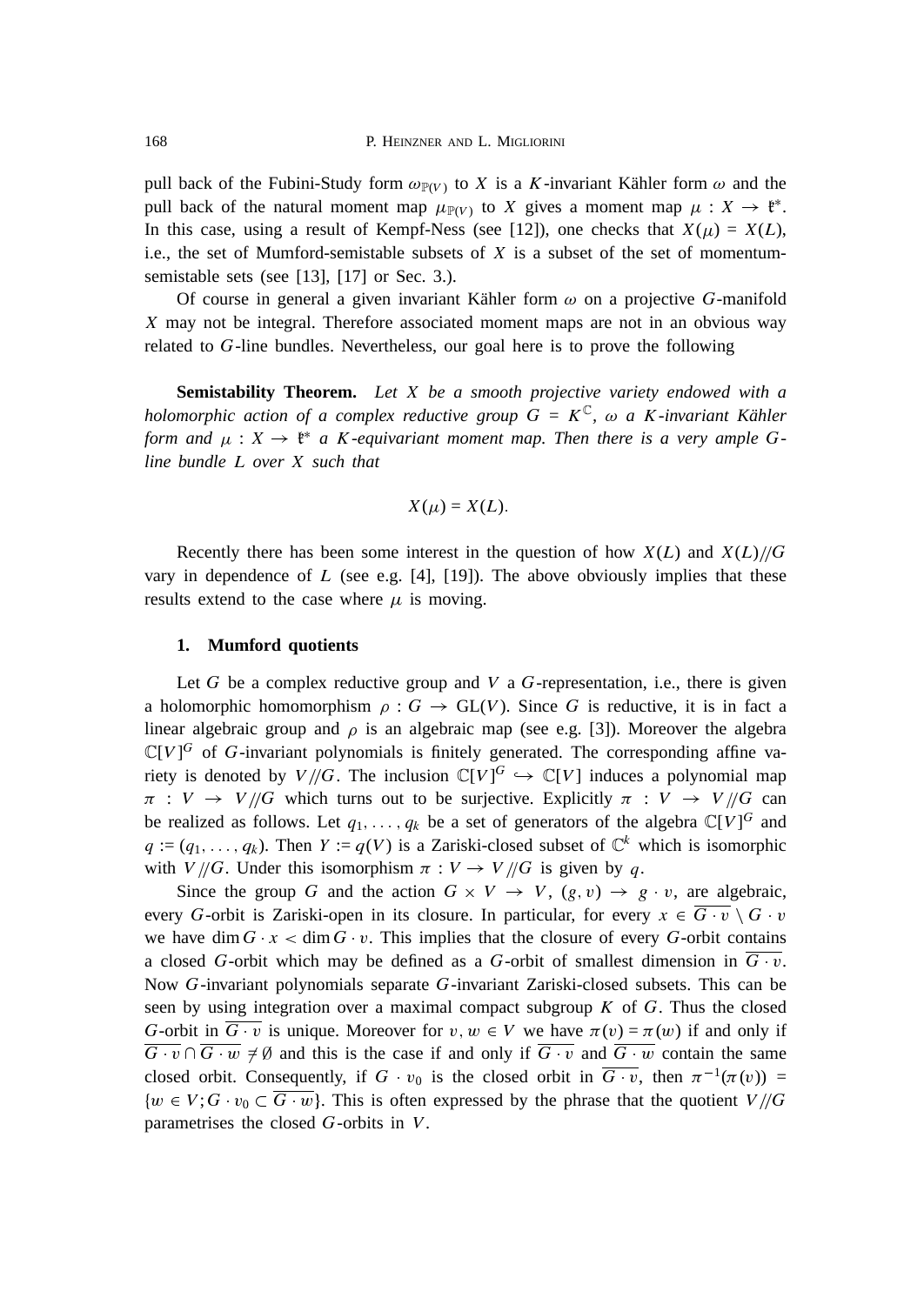Assume now that  $X$  is a projective  $G$ -variety which is realized as a  $G$ -stable Zariski-closed subset of  $\mathbb{P}(V)$ . In general there is no way to associate to X a quotient  $X/\sqrt{G}$  which has reasonable properties. For example if V is irreducible, then  $\mathbb{P}(V)$  contains a unique G-orbit which is compact. This orbit is the image of a Gorbit through a maximal weight-vector in V. Since every G-orbit in  $\mathbb{P}(V)$  contains a closed G-orbit in its closure, the unique compact orbit is contained in the closure of every other G-orbit in  $\mathbb{P}(V)$ . If one were to try to define a Hausdorff quotient, then every point would have to be identified with the points in the unique compact orbit. The resulting quotient would be a point.

In order to resolve this difficulty Mumford introduced the following procedure (see [16]). Let N be the Null-cone in V, i.e., the fiber through the origin of the quotient map  $\pi : V \to V/\!/ G$  and let  $p : V \setminus \{0\} \to \mathbb{P}(V)$  denote the  $\mathbb{C}^*$ -principal bundle which defines the projective space  $\mathbb{P}(V)$ . For a subset Y of  $\mathbb{P}(V)$  let  $\hat{Y} := p^{-1}(Y)$ . A point  $x \in X$  is said to be semistable with respect to V if  $\hat{x} = p^{-1}(x) \subset \hat{X} \setminus N$ . Let  $X(V) := p(\hat{X} \setminus N)$  denote the set of semistable points in X with respect to the representation V. Thus  $X(V)$  is obtained by removing the image of the Null-cone from  $X_{\cdot}$ 

The cone  $C(X) := \hat{X} \cup \{0\}$  in V over X is a G-stable closed affine subset of V and N is saturated with respect to  $\pi_V : V \to V/\!/ G$ . Thus  $\hat{X}(V) := \hat{X} \setminus N = C(X) \setminus N$ is saturated with respect to  $\pi_{\hat{X}}$  :  $\hat{X} \rightarrow \hat{X}/\!/\!G$ . In particular there is a quotient  $\hat{\pi}$  :  $\hat{X}(V) \rightarrow \hat{X}(V)/\!/ G$  which is given by restricting  $\pi_V : V \rightarrow V/\!/ G$  to  $\hat{X}(V)$ . The  $\mathbb{C}^*$ -action on V defined by multiplication commutes with the G-action and stabilizes  $\hat{X}(V)$ . Thus there is an induced  $\mathbb{C}^*$ -action on  $\hat{X}(V)/\!/\!/\tilde{G}$  which can be described explicitly as follows. Let  $q_1, \ldots, q_k$  be a set of homogeneous generators of  $\mathbb{C}[V]^G$  with deg  $q_i = d_i$ . The map  $q : V \to \mathbb{C}^k$  is equivariant with respect to  $\mathbb{C}^*$ . More precisely we have  $q(t \cdot v) = (t^{d_1}q_1(v), \ldots, t^{d_k}q_k(v))$ . Moreover  $q(V \setminus N) = q(V) \setminus \{0\} \subset$  $\mathbb{C}^k \setminus \{0\}$ . Note that  $\mathbb{C}^*$  acts properly on  $\mathbb{C}^k \setminus \{0\}$ . In particular there is a geometrical quotient  $\mathbb{C}^k \setminus \{0\}/\mathbb{C}^* =: \mathbb{P}(d_1, \ldots, d_k)$  which is a projective variety. This implies that  $X(V)/\!/ G := (\hat{X}(V)/\!/ G)/\mathbb{C}^*$  is also a projective variety, since it is a Zariski-closed subspace of  $\mathbb{P}(d_1,\ldots,d_k)$ . The map  $\hat{X}(V) \to X(V)/\!/ G$  is  $\mathbb{C}^*$ -invariant and induces therefore an algebraic map  $\pi : X(V) \to X(V)/\!/ G$  which is the quotient map for the G-action on  $X(V)$ .

There is a standard procedure to realize a given  $G$ -variety  $X$  as a  $G$ -stable subvariety of some projective space  $\mathbb{P}(V)$  where V is a G-representation. For this assume that L is a very ample line bundle over X and let  $\Gamma(X, L)$  denote the space of holomorphic sections of L. Thus the natural map  $L : X \rightarrow \mathbb{P}(V)$  which is given by evaluation where  $V := \Gamma(X, L)^*$  is the dual of  $\Gamma(X, L)$  is an embedding. Now if the G-action on X lifts to a G-action on  $L$ , then V is a G-representation in a natural way and  $i_L$  is G-equivariant. The set  $X(L) := \{x \in X; s(x) \neq 0\}$ for some invariant section  $s \in \Gamma(X, L^m)$ ,  $m \in \mathbb{N}$  coincides with  $X(V)$  after identifying X with  $\iota_L(X) \subset \mathbb{P}(V)$  and is called the set of semistable points of X with respect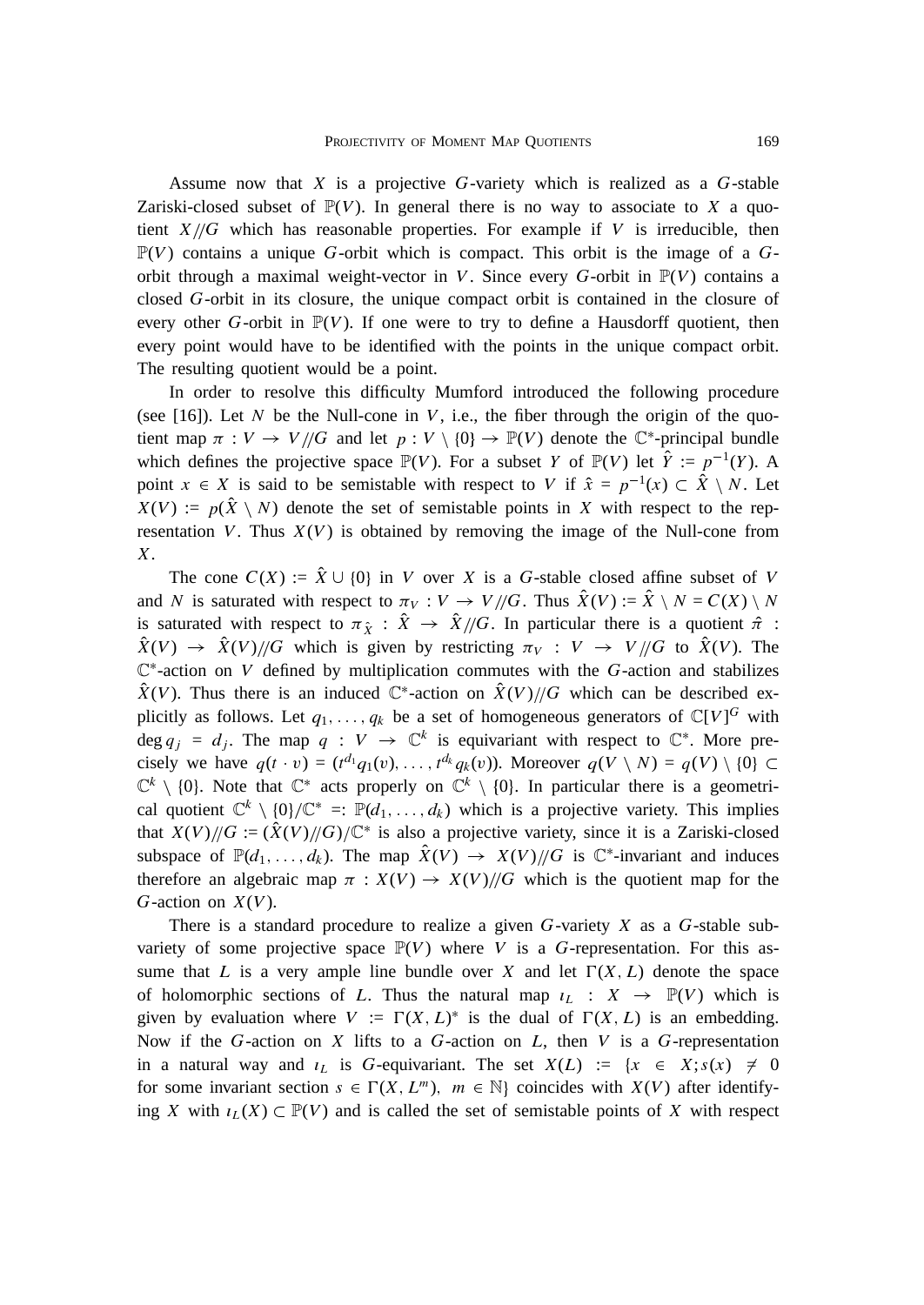to the G-line bundle L. Note that  $X(L)$  depends on L and on the lifting of the Gaction to  $L$ . The following two elementary facts concerning  $G$ -actions on line bundles are often useful (see [16]).

**Lemma.** *Let* X *be a smooth projective* G*-variety.* (i) If L is ample, then there is a lifting of the G-action to some positive power  $L^m$ *of* L*.*

(ii) *Two liftings of the* G*-action to* L *differ by a character of* G*.*

Proof. The last statement follows since  $X$  is compact and therefore a  $G$ -action on the trivial bundle  $X \times \mathbb{C} = L \otimes L^{-1}$  is given by  $g \cdot (x, z) = (g \cdot x, \chi(g)z)$  where  $\chi : G \to \mathbb{C}^*$  is a character of G.

For the first statement one may assume that  $G$  acts effectively. Since  $G$  is connected the induced action on Pic(X) is trivial. This implies that there is a subgroup  $\tilde{G}$ of the automorphism group of  $L$  and an exact sequence of the form

$$
1 \to \mathbb{C}^* \to \tilde{G} \to G \stackrel{\alpha}{\to} 1
$$

where  $\alpha$  is given by restricting  $\tilde{g} \in \tilde{G}$  to the zero section  $X \hookrightarrow L$ . This sequence splits after replacing G by a finite covering. Hence the G-action on X lifts to  $L^m$  for some positive m.  $\Box$ 

#### **2. Moment map quotients**

Let  $G$  be a complex reductive group which acts holomorphically on a complex manifold X. Now choose a maximal compact subgroup K of G and let  $\omega$  be a Kinvariant Kähler form on  $X$ . By definition the  $K$ -action on  $X$  is said to be Hamiltonian with moment map  $\mu$  if there is given an equivariant smooth map  $\mu$  from X into the dual  $\mathfrak{k}^*$  of the Lie algebra  $\mathfrak{k}$  of K such that

(\*)  $d\mu_{\xi} = i_{\xi x} \omega$ 

for all  $\xi \in \mathfrak{k}$ . Here  $\xi_X$  denotes the vector field on X associated with  $\xi$ ,  $\mu_{\xi} = \mu(\xi)$ and  $i_{\xi_x} \omega$  is the one form  $\eta \to \omega(\xi_X, \eta)$ . Note that for a connected manifold X an equivariant moment map is uniquely defined by  $(*)$  up to a constant in  $\mathfrak{k}^*$  which lies in the set of fixed points. In particular, if the group  $K$  is semisimple then an equivariant moment map is unique. Moreover in the semisimple case it can be shown that  $\mu$  exists for a given K-invariant Kähler form  $\omega$  (see e.g. [6])

EXAMPLE. Let  $\rho : X \to \mathbb{R}$  be a smooth K-invariant function,  $\omega := 2i \partial \overline{\partial} \rho$  and let  $\mu : X \to \ell^*$  be the associated K-equivariant map which is defined by  $\mu_{\xi} = d\rho(J\xi_X)$ . Here  $J$  denotes the complex structure tensor on  $X$ . A direct calculation shows that  $d\mu_{\xi} = i_{\xi x} \omega$  holds for every  $\xi \in \mathfrak{k}$ . In particular, if  $\rho$  is strictly plurisubharmonic, i.e.,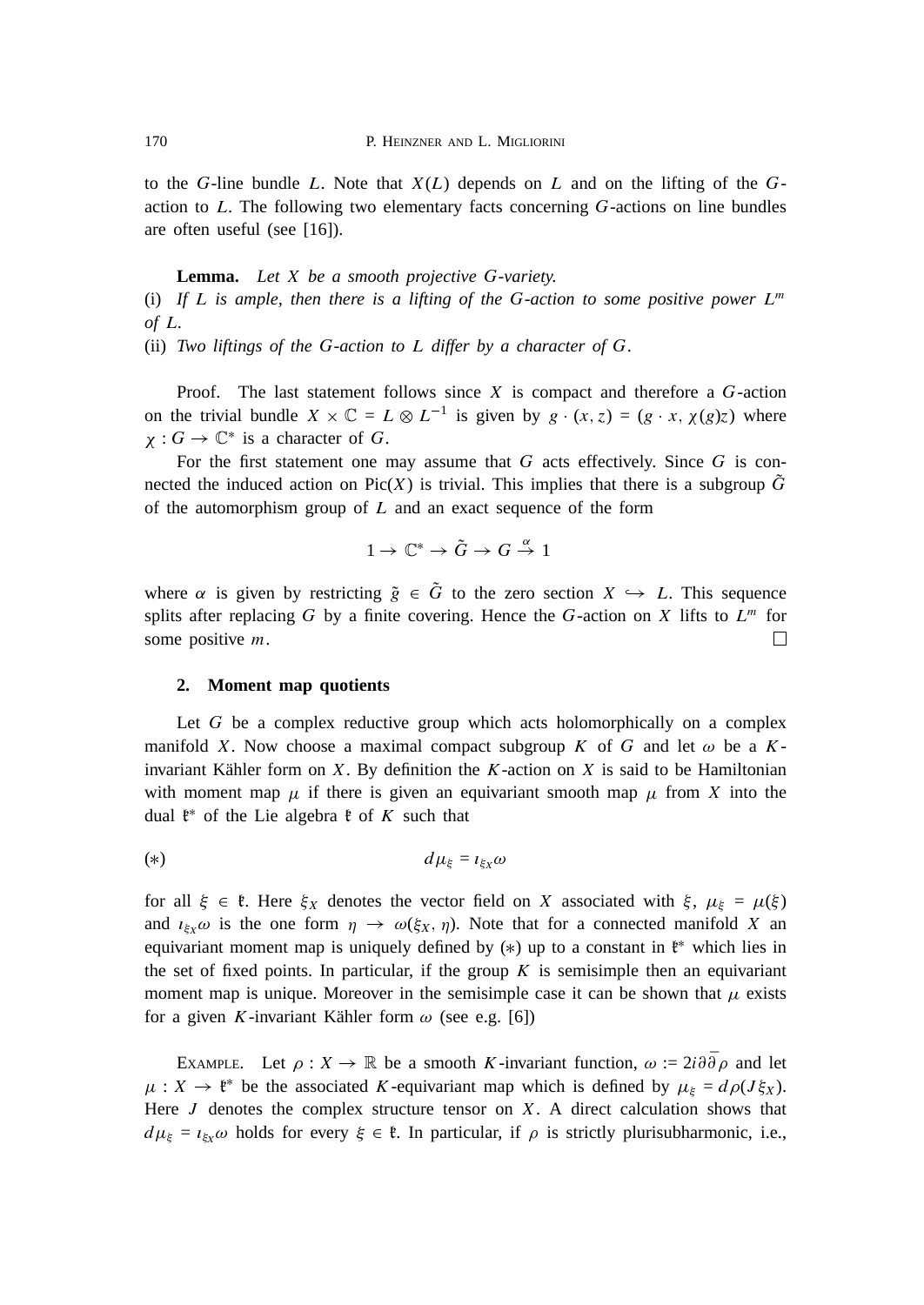$\omega$  is Kähler, then  $\mu$  is a moment map. We refer to  $\mu =:\mu^{\rho}$  as the moment map given by  $\rho$ .

Similar to the case of an ample G-line bundle there is a notion of semistability with respect to  $\mu$ . A point  $x \in X$  is said to be semistable with respect to  $\mu$  if  $\overline{G \cdot x} \cap$  $\mu^{-1}(0) \neq \emptyset$ . Let  $X(\mu)$  denote the set of semistable points with respect to  $\mu$ .

The following is proved in [11] (see also [18]).

**Theorem 1.** *The set of semistable points*  $X(\mu)$  *is open in* X *and the semistable* quotient  $\pi: X(\mu) \to X(\mu)/\!\!/ G$  exists. The inclusion  $\mu^{-1}(0) \hookrightarrow X(\mu)$  induces a home*omorphism*  $\mu^{-1}(0)/K \cong X(\mu)/G$ .

By a semistable quotient of a complex space  $Z$  (see [10] for more details) endowed with a holomorphic action of G we mean a complex space  $Z/\sqrt{G}$  together with a G-invariant surjective map  $\pi : Z \rightarrow Z/\!/ G$  such that:

(i) The structure sheaf  $\mathcal{O}_{Z/\!/G}$  is given by  $(\pi_* \mathcal{O}_Z)^G$ , i.e., the holomorphic functions on an open subset of  $Z/\sqrt{G}$  are exactly the invariant holomorphic functions on its inverse image in Z.

(ii) The map  $\pi : Z \to Z/\sqrt{G}$  is a Stein map, i.e., the inverse image of a Stein subspace of  $Z/\!/G$  is a Stein subspace of Z.

In [9] it is shown that each point  $q \in X(\mu)/\mathcal{G}$  has an open neighborhood Q such that  $\omega = 2i \partial \bar{\partial} \rho$  on  $\pi^{-1}(Q)$  for some K-invariant smooth function  $\rho$ . Furthermore, the moment map  $\mu$  restricted to  $\pi^{-1}(Q)$  is given by  $\rho$ , i.e.,  $\mu = \mu^{\rho}$ . A result of Azad and Loeb (see [2]) asserts that, if  $x \in \mu^{-1}(0)$ , then  $\rho$  is an exhaustion on G x i.e., is bounded from below and proper. In particular  $G \cdot x$  is closed in  $X(\mu)$  for every  $x \in \mu^{-1}(0)$ . The converse is also true in the following sense. If G x is closed in  $X(\mu)$ , then  $\mu(g \cdot x) = 0$  for some  $g \in G$ . Furthermore in [8] it is shown that the restriction of  $\rho$  to each fiber over Q is an exhaustion, i.e., is bounded from below and proper. This Exhaustion Lemma and also a refinement of it (see Sec. 6) will be used several times in the remainder of this paper. For example, it implies the following (see [8]).

**Theorem 2.** *Let* X *be a compact complex manifold with a holomorphic* G*-action* and let  $\mu : X \to \mathfrak{k}^*$  be a moment map with respect to a K-invariant Kähler form  $\omega$ . *Let*  $\tilde{\omega}$  *be a* K-invariant Kähler form on X which lies in the cohomology class of  $\omega$ *. Then there exists a moment map*  $\tilde{\mu}: X \to \mathfrak{k}^*$  with respect to  $\tilde{\omega}$  such that

$$
X(\mu)=X(\tilde{\mu}).
$$

Proof. We recall the argument given in [8]. Since  $\tilde{\omega}$  is cohomologous to  $\omega$  and X is a compact Kähler manifold, there exists a differentiable K-invariant function  $f$ :  $X \to \mathbb{R}$  so that  $\tilde{\omega} = \omega + 2i \partial \bar{\partial} f$ . Define  $\mu^f : X \to \mathfrak{k}^*$  by  $\mu^f_{\xi} = J \xi_X(f)$  for  $\xi \in \text{Lie } K$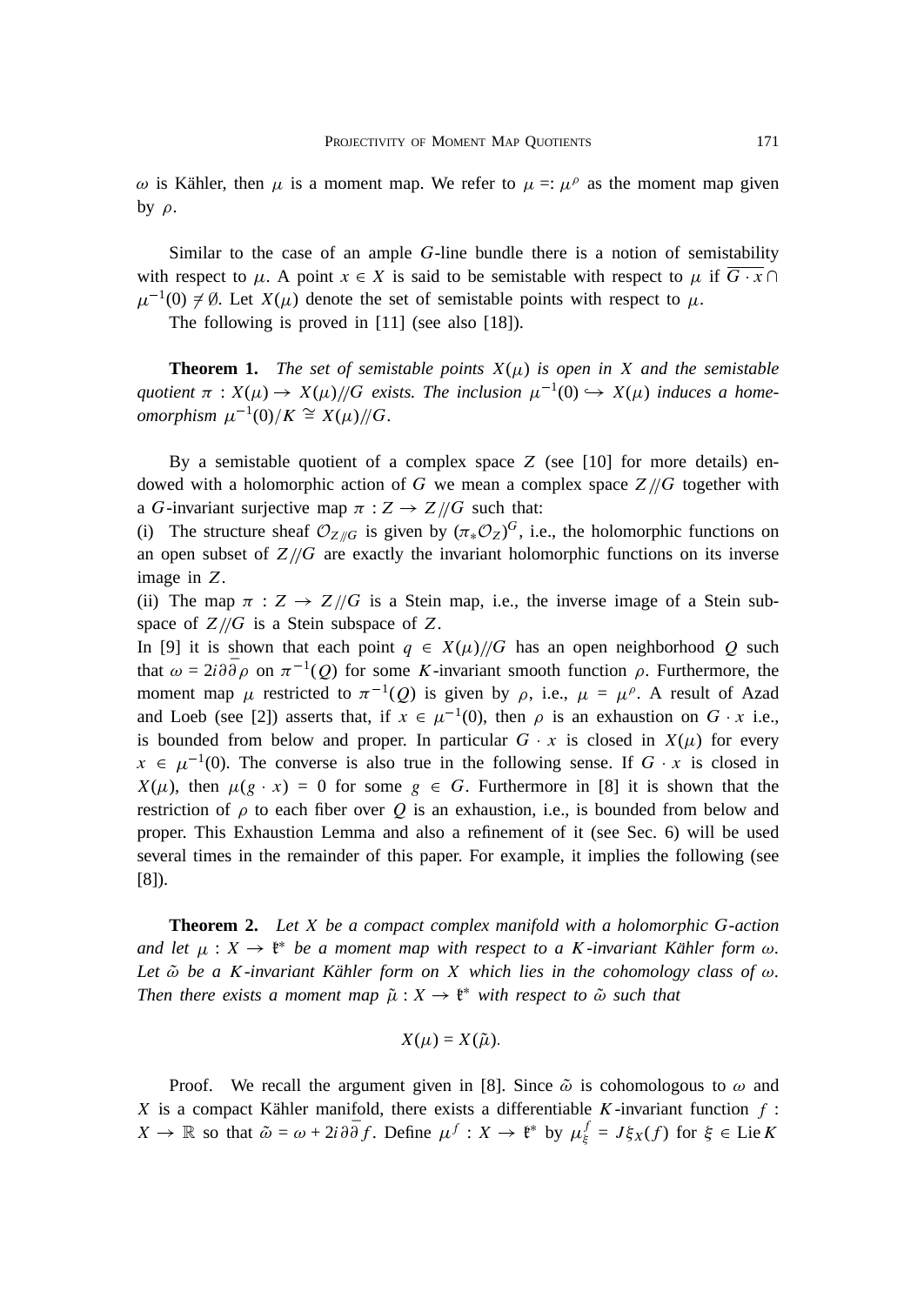and set  $\tilde{\mu} = \mu + \mu^f$ . Then  $\tilde{\mu}$  is a moment map with respect to  $\tilde{\omega}$ . For every  $x \in$  $X(\mu)$  there exists a strictly plurisubharmonic K-invariant function  $\rho : Z \to \mathbb{R}$ , where  $Z := \overline{G \cdot x} \cap X(\mu)$ , so that  $\mu | Z = \mu^{\rho}$ , where  $\mu^{\rho}$  is the moment map associated to  $\rho$ (see [9]). Since  $Z \cap \mu^{-1}(0) \neq \emptyset$ , the above mentioned Exhaustion Lemma implies that  $\rho: Z \to \mathbb{R}$  is an exhaustion. Now f attains its minimum and maximum on X and  $\rho$ is an exhaustion. Hence the strictly plurisubharmonic K-invariant function  $\tilde{\rho} := \rho + f$  is also an exhaustion on Z. This shows that  $Z \subset X(\tilde{\mu})$ , i.e.,  $X(\mu) \subset X(\tilde{\mu})$ . By symmetry □ we have  $X(\mu) = X(\tilde{\mu})$ .

If G is a connected semisimple Lie group, then a moment map with respect to a K-invariant Kähler form  $\omega$  always exists and is unique. Thus in this case Theorem 2 shows that  $X(\mu)$  depends only on the cohomology class of  $\omega$ .

#### **3. Moment maps associated to representations**

Let  $V$  be a  $G$ -representation whose restriction to the maximal compact subgroup K of G is unitary with Hermitian inner product  $\langle , \rangle$ . Then  $\rho : V \to \mathbb{R}$ ,  $\rho(z) =$  $(1/2)\|z\|^2 = (1/2)\langle z, z\rangle$ , is a K-invariant strictly plurisubharmonic exhaustion function on V and consequently  $V = V(\mu)$  where the moment map  $\mu : V \to \mathfrak{k}^*$  is given by  $\mu_{\xi}(z) = d\rho(J\xi z) = (1/2)((J\xi z, z) + \langle z, J\xi z \rangle) = (1/i)(\xi z, z)$ . The Kähler form  $\omega_V =$  $2i \partial \bar{\partial} \rho$  is given by  $\omega_V(v, w) = -\text{Im}\langle v, w \rangle$ . Since in this case the restriction of  $\rho$  to every  $\pi$ -fibre is an exhaustion, we have  $V(\mu) = V$  and the inclusion  $\mu^{-1}(0) \hookrightarrow V$ induces a homeomorphism  $\mu^{-1}(0) \cong V/\!/ G$  (see Sec. 2 Theorem 1). The essential part of this statement has already been proved in [12].

Let  $S := S(V) := \{z \in V : ||z|| = 1\}$  denote the unit sphere in V. Note that S is a coisotropic submanifold of V with respect to  $\omega_V$ , i.e.,  $(T_z S)^{\perp_{\omega_V}} = T_z (S^1 \cdot z) \subset T_z S$  where the circle group  $S^1 = {\lambda \in \mathbb{C}}; |\lambda| = 1$  acts on V by multiplication. This is easily seen by using the orthogonal decomposition  $T_z V = T_z(\mathbb{C}^*z) \oplus W$  where  $W := T_z S \cap i T_z S$ denotes the complex tangent space of S at z. The complex structure on W induces the standard complex structure on  $\mathbb{P}(V) = S(V)/S^1$ . Moreover since S is co-isotropic, there is a unique symplectic structure  $\omega_{\mathbb{P}(V)}$  on  $\mathbb{P}(V)$  such that  $i_S^* p^* \omega_{\mathbb{P}(V)} = i_S^* \omega_V$ . Here  $p : (V \setminus \{0\}) \to (V \setminus \{0\})/\mathbb{C}^* = \mathbb{P}(V)$  denotes the quotient map and  $i_S : S \hookrightarrow V$ is the inclusion. Furthermore, the definition of the complex structure and of  $\omega_{\mathbb{P}(V)}$  are compatible so that  $\omega_{\mathbb{P}(V)}$  is in fact a Kähler form on  $\mathbb{P}(V)$ . Up to a positive constant it is the unique Kähler form on  $\mathbb{P}(V)$  which is invariant with respect to the unitary group U(V). Note that  $\omega_{\mathbb{P}(V)}$  is determined by

$$
p^*\omega_{\mathbb{P}(V)} = 2i \,\partial \bar{\partial} \log \rho = 2i \left( -\frac{1}{\rho^2} \partial \rho \wedge \bar{\partial} \rho + \frac{1}{\rho} \partial \bar{\partial} \rho \right).
$$

The induced K-action on  $\mathbb{P}(V)$  is again Hamiltonian. The moment map is given by  $(\mu_{\mathbb{P}(V)})_{\xi}([z]) = (2/i)((\xi z, z)/||z||^2) = d \log \rho(z)(J \xi z)$ . In particular we have  $\overline{G \cdot [z]} \cap$  $\mu_{\mathbb{P}(V)}^{-1}(0) \neq \emptyset$  if and only if  $\overline{G \cdot z} \cap \mu^{-1}(0) \neq \emptyset$  and this is the case if and only if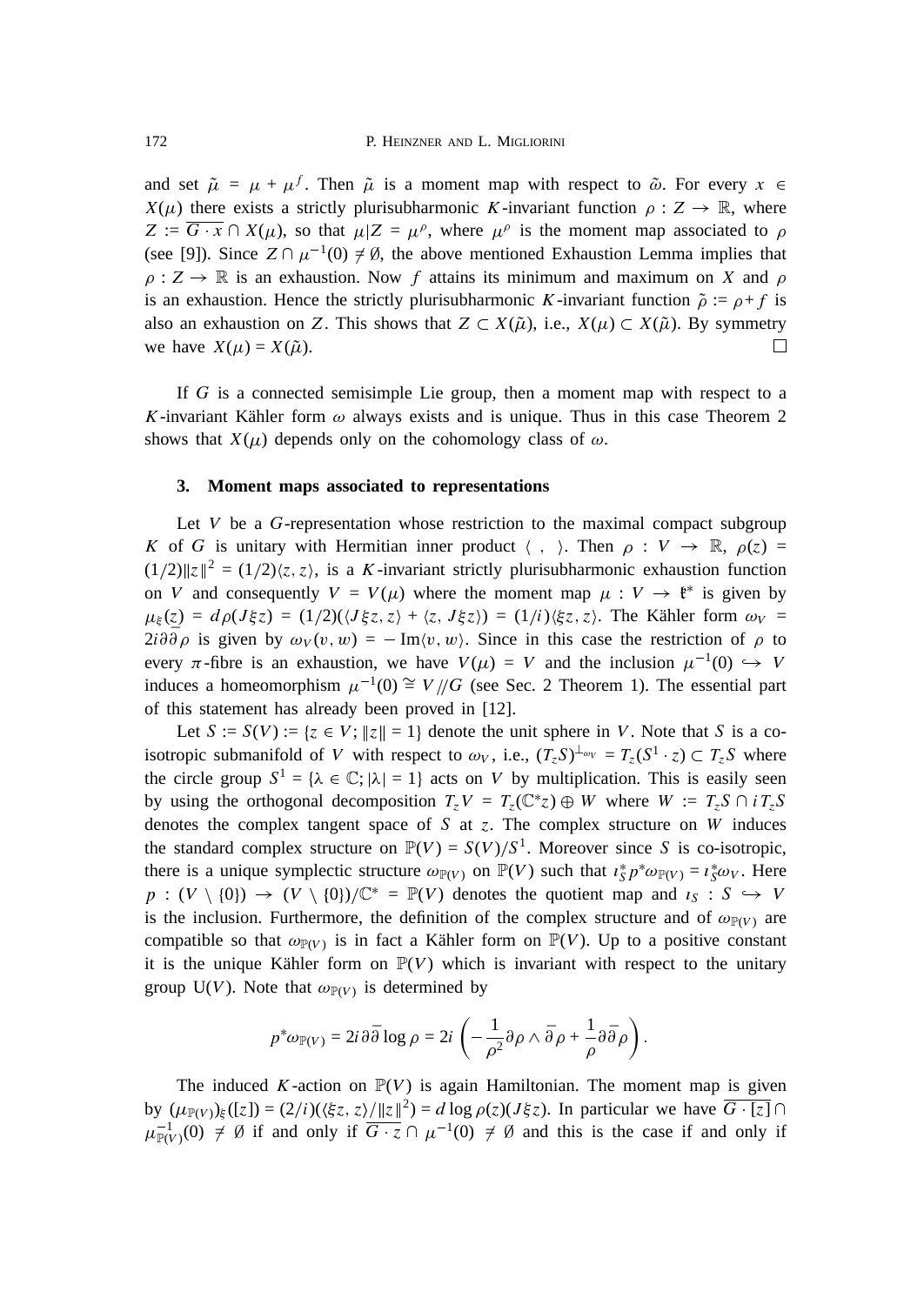$f(z) \neq 0$  for some G-invariant homogeneous polynomial f on V.

Now let X be a G-stable subvariety of  $\mathbb{P}(V)$ . The pull back of  $\omega_{\mathbb{P}(V)}$  to X induces a Kählerian structure  $\omega$  on X and the K-action is Hamiltonian with moment map  $\mu$ :  $X \to \ell^*, \mu = \mu_{\mathbb{P}(V)} | X$ . We call  $\mu$  the standard moment map induced by the embedding into  $\mathbb{P}(V)$ . The above construction shows the following well known

**Lemma.** *Let* L *be a very ample* G*-line bundle over* X *and consider* X *as a* G-stable subvariety on  $\mathbb{P}(V)$  where the embedding is given by  $\Gamma(X, L)$  and  $V =$  $\Gamma(X, L)^*$ . Then

$$
X(\mu) = X(L),
$$

*i.e., the semistable points with respect to the standard moment map on*  $\mathbb{P}(V)$  *are the semistable points with respect to* L*.*

# **4. The main result**

Let G be a connected complex reductive group and  $K$  a maximal compact subgroup of G, i.e.,  $G = K^{\mathbb{C}}$ . By a G-variety we mean in the following an algebraic variety together with an algebraic action of G.

Let X be a smooth projective G-variety and  $\omega$  a K-invariant Kähler form on X. Assume that the K-action is Hamiltonian with respect to  $\omega$ , i.e., there is a Kequivariant moment map  $\mu : X \to \mathfrak{k}^*$ , and denote by  $X(\mu) := \{x \in X; \overline{G \cdot x} \cap \mu^{-1}(0) \neq 0\}$  $\emptyset$ } the set of semistable points with respect to  $\mu$ .

**Semistability Theorem.** There is a very ample G-line bundle L over X such that

$$
X(\mu) = X(L).
$$

Here  $X(L)$  denotes the set of semistable points in X in the sense of Mumford, i.e.,  $X(L) = \{x \in X; s(x) \neq 0 \text{ for some } G\text{-invariant holomorphic section } s \text{ of } L^m, m \in$  $\mathbb{N}$ .

The case where  $\omega$  is assumed to be integral is well known and follows rather directly from the definitions using standard Kempf-Ness type arguments. In fact it is a consequence of Theorem 2 of Sec. 2 and the Lemma in Sec. 3.

The proof in the general case is divided into two steps. In the first part we consider forms  $\omega$  whose cohomology class  $[\omega]$  is contained in the R-linear span of the ample cone in  $H^{1,1}(X)$ . The second part of the proof is more involved. It is a reduction procedure to the first case.

At least implicitly (see e.g. [4], [13], [17]) the ample cone case seems to be known. In order to be complete we include a proof in the next paragraph.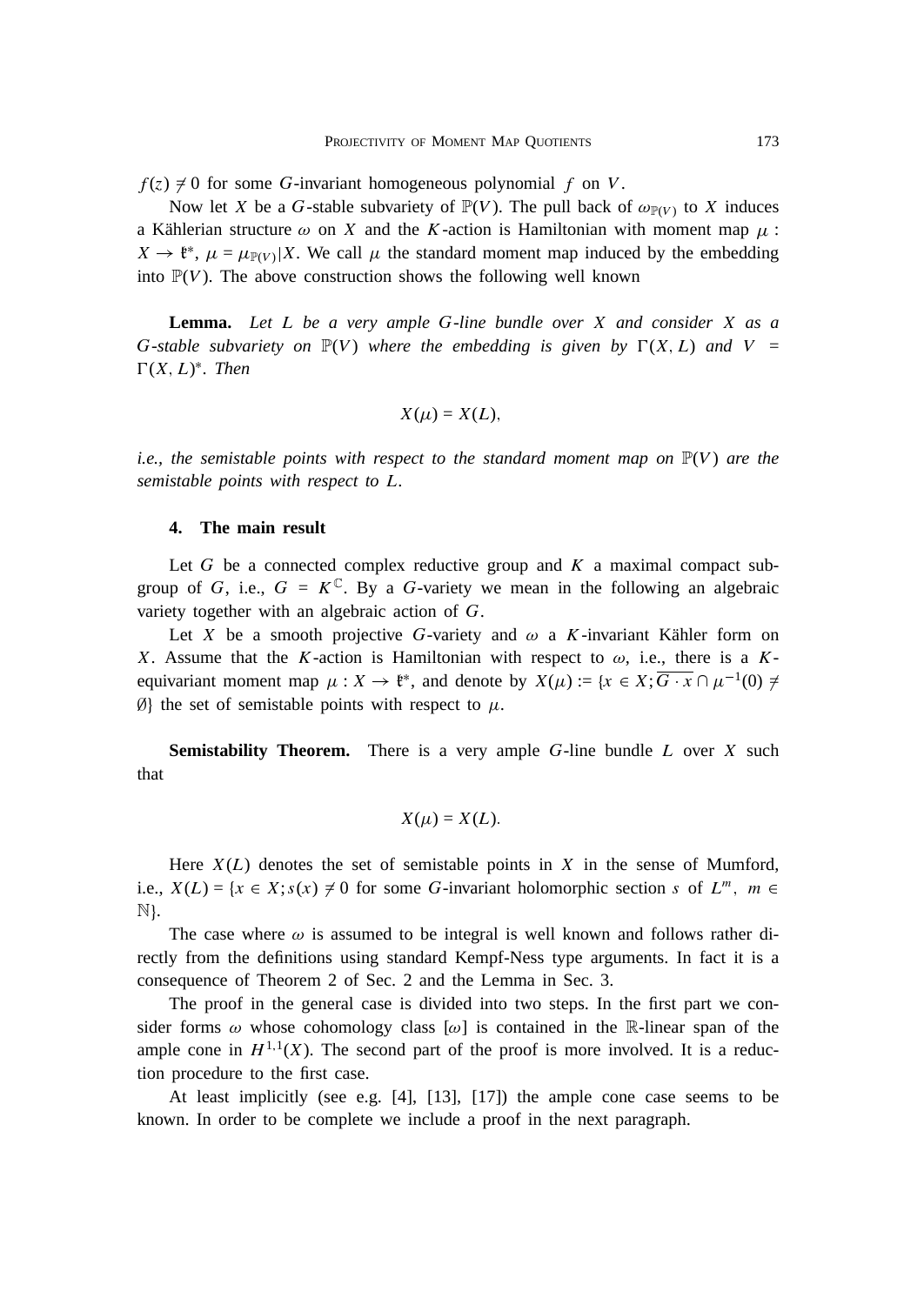174 P. HEINZNER AND L. MIGLIORINI

#### **5. The ample cone case**

In this section  $G$  is a connected complex reductive group with a fixed maximal compact subgroup K and X is a smooth projective G-variety. Let  $\omega$  be a K-invariant Kähler form and let  $\mu : X \to \mathfrak{k}^*$  be a K-equivariant moment map. In this section we prove the following

**Proposition.** Assume that the cohomology class of  $\omega$  lies in the real linear span *of the ample cone in*  $H^{1,1}(X)$ *. Then there exists a very ample G-line bundle L over* X *such that*

$$
X(\mu) = X(L).
$$

Proof. Since  $X(\mu)$  essentially depends only on the cohomology class of  $\omega$  (see Sec. 2 Theorem 2), we may assume that there are equivariant holomorphic embeddings  $i_k : X \to \mathbb{P}(V_k)$ ,  $k = 1, \ldots, m$ , so that

$$
\omega = \sum a_k \iota_k^* \omega_{\mathbb{P}(V_k)}
$$

where  $a_k$  are positive real numbers.

Let  $\iota : X \to \mathbb{P}(V_1) \times \cdots \times \mathbb{P}(V_m)$  be the diagonal embedding. Then

$$
\omega = \iota^* \left( \sum a_k \pi_k^* \omega_{\mathbb{P}(V_k)} \right),
$$

where  $\pi_k : \mathbb{P}(V_1) \times \cdots \times \mathbb{P}(V_m) \to \mathbb{P}(V_k)$  denotes the projection. Hence the moment map  $\mu$  is the restriction of a moment map on  $\mathbb{P}(V_1) \times \cdots \times \mathbb{P}(V_m)$  with respect to  $\sum a_k \pi_k^* \omega_{\mathbb{P}(V_k)}$  which also will be denoted by  $\mu$ . Since X is closed in  $\mathbb{P}(V_1) \times \cdots \times$  $\mathbb{P}(V_m)$ , we have

$$
X(\mu)=(\mathbb{P}(V_1)\times\cdots\times\mathbb{P}(V_m))(\mu)\cap X.
$$

Thus for the proof of the proposition we may assume that  $X = \mathbb{P}(V_1) \times \cdots \times \mathbb{P}(V_m)$ ,  $\omega = \sum a_k \pi_k^* \omega_{\mathbb{P}(V_k)}$  and the G-action is given by a representation  $G \to GL(V_1) \times \cdots \times$  $GL(V_m)$ .

Let T be a maximal compact torus in K. Then  $T^{\mathbb{C}}$  is a maximal algebraic torus in G. We now reduce the proof of the proposition to the case where  $G = T^{\mathbb{C}}$  as follows.

Let  $\mu_T : X \to \mathfrak{t}^*$  be the moment map for the T-action which is induced by  $\mu$  and the embedding  $t \hookrightarrow \ell$ . Then it follows that

$$
X(\mu) = \bigcap_{k \in K} k \cdot X(\mu_T)
$$

by the Hilbert Lemma version in [13] (Sec. 8.8.). Thus it is sufficient to show the following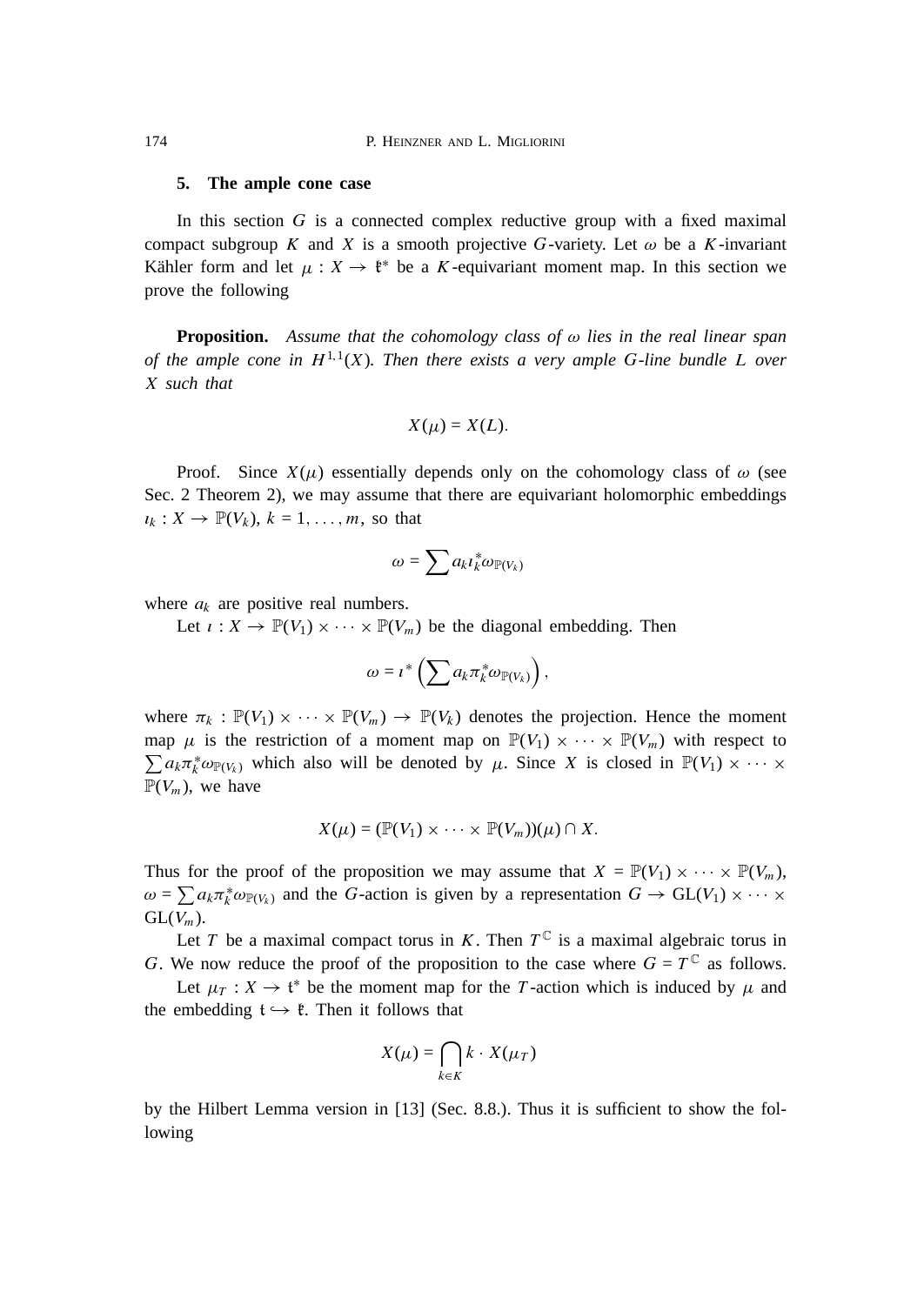CLAIM. There exists a very ample G-line bundle L over  $X = \mathbb{P}(V_1) \times \cdots \times \mathbb{P}(V_m)$ such that

$$
X(\mu_T) = X(L_T)
$$

where  $X(L_T)$  denotes the set of semistable points with respect to L if one considers L as a  $T^{\mathbb{C}}$ -bundle.

The proposition follows from the above claim, since

$$
X(\mu) = \bigcap_{k \in K} k \cdot X(\mu_T) = \bigcap_{k \in K} k \cdot X(L_T) = X(L).
$$

In order to prove the claim one may proceed as follows.

Let  $S = S_1 \times \cdots \times S_m$  be the maximal torus in  $GL(V_1) \times \cdots \times GL(V_m)$  which contains the image of T and  $\mu_k : \mathbb{P}(V_k) \to \mathfrak{s}_k^*$  the standard moment map on  $\mathbb{P}(V_k)$ . We will consider  $\mu_k$  as a moment map with respect to  $S = S_1 \times \cdots \times S_m$  where the factors of S different from  $S_k$  act trivially on  $X = \mathbb{P}(V_1) \times \cdots \times \mathbb{P}(V_m)$ . Since  $\omega = \sum a_k \omega_{\mathbb{P}(V_k)}$ , the moment map  $\mu : X \to \mathfrak{t}^*$  is given by

$$
\mu = a_1 \mu_1 + \cdots + a_m \mu_m + c
$$

where  $c \in \mathfrak{t}^*$  and  $\mu_k$  now denotes the map from X to  $\mathfrak{t}^*$  which is given by  $\mu_k : X \to Y$  $\mathfrak{s}^*$  composed with the dual of  $\mathfrak{t} \to \mathfrak{s}$ . Now if  $\tilde{a}_k$  are positive rational numbers and  $\tilde{c}$ is rational, then  $\tilde{\mu} := \tilde{a}_1 \mu_1 + \cdots + \tilde{a}_m \mu_k + \tilde{c}$  is a moment map with respect to  $\tilde{\omega}$  :=  $\sum \tilde{a}_k \pi_k^* \omega_{\mathbb{P}(V_k)}$ . Since  $\tilde{a}_k$  and  $\tilde{c}$  are rational, it follows that there is a very ample G-line bundle L over X such that  $X(L) = X(\tilde{\mu})$ . Thus we have to show the following

*There exists*  $\tilde{a}_k$  *and*  $\tilde{c}$  *such that*  $X(\mu) = X(\tilde{\mu})$ *.* 

This statement follows from convexity properties of  $\mu$  as follows. Since T is compact, the set X<sup>T</sup> of T-fixed points in X is smooth. Let  $X^T = \bigcup_{j \in J} F_j$  be the decomposition into connected components. Note that  $\mu$  is constant on every  $F_i$ ,  $j \in J$ . For the set J let  $\mathcal{P}(J)$  be the set of subsets of J. We say that  $\mathcal{L} \in \mathcal{P}(J)$  is  $\mu$ semistable if  $0 \in \text{Conv}\{\mu(F_j); j \in \mathcal{L}\}\$  where Conv denotes the convex hull operation in  $f^*$ . Let  $X_{\mathcal{L}} := \{x \in X; \overline{T^{\mathbb{C}} \cdot x} \cap F_j \neq \emptyset \text{ for all } j \in \mathcal{L}\}\$ . Since  $\mu(\overline{T^{\mathbb{C}} \cdot x}) =$ Conv $\{\mu(F_i); \overline{T^{\mathbb{C}} \cdot x} \cap F_i \neq \emptyset\}$  (see [1]), it follows that

$$
X(\mu) = \bigcup X_{\mathcal{L}}.
$$

Here the union is taken over the elements  $\mathcal L$  of  $\mathcal P(J)$  which are  $\mu$ -semistable. For a given  $\mu$  denote by  $I(\mu)$  the set of  $\mu$ -semistable subsets of J. We show now that if a collection of subsets is of the form  $I(\mu)$ , then  $I(\mu) = I(\tilde{\mu})$  for some positive rational  $\tilde{a}_k$  and rational  $\tilde{c}$ .

In order to see this, let  $\Lambda_{kj} := \mu_k(F_j) \in \mathfrak{t}^*$ . Note that  $\Lambda_{kj}$  are integral points in  $\mathfrak{t}^*$ . A subset  $I \subset \mathcal{P}(J)$  is of the form  $I(\mu)$  if and only if there exist positive real numbers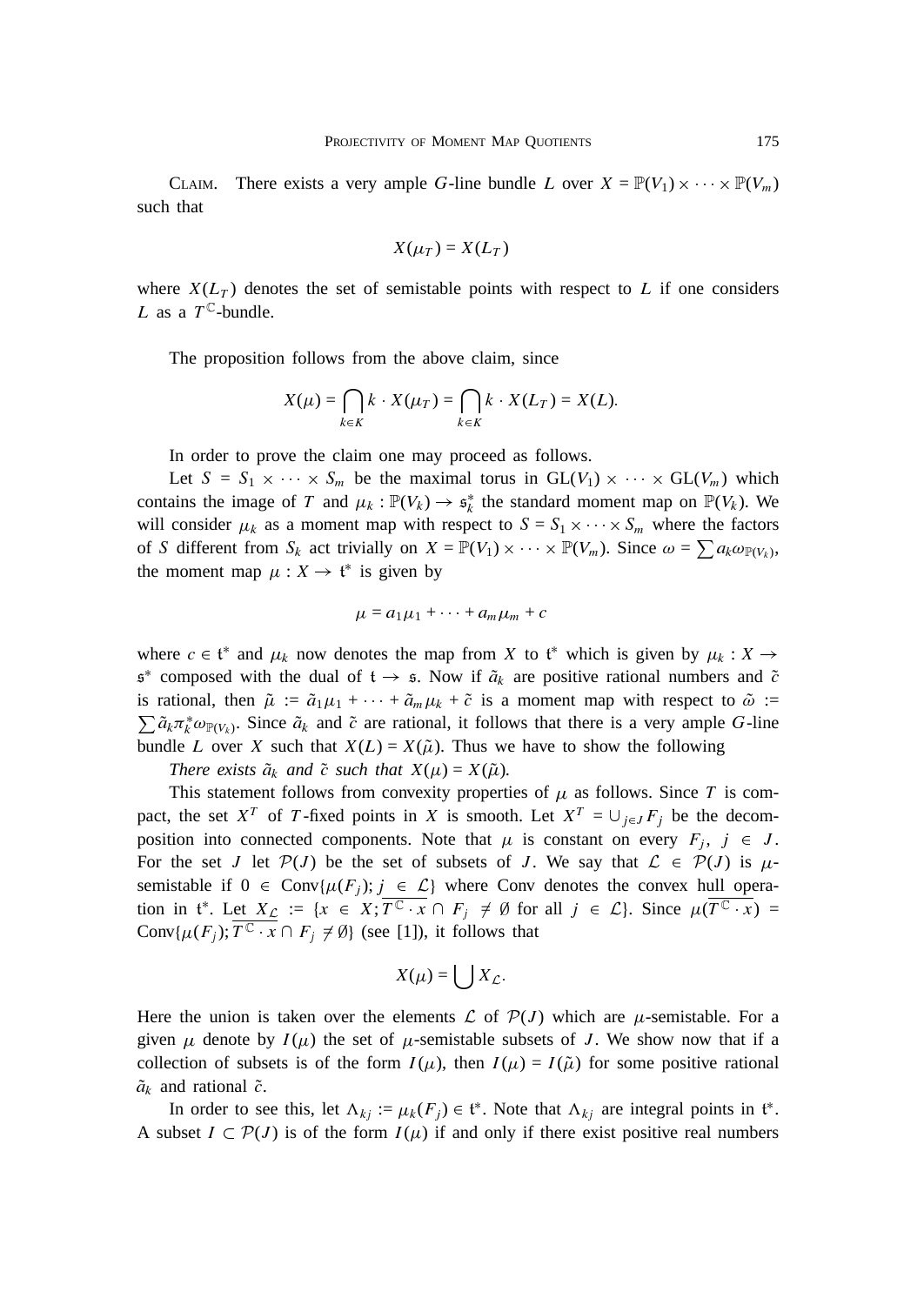$a_k$  and  $c \in \mathfrak{t}^*$  such that for all  $\mathcal{L} \in \mathcal{P}(J)$  the following holds.

$$
0 \in \text{Conv}\left\{\sum_{k} a_{k} \Lambda_{kj} + c; j \in \mathcal{L}\right\} \text{ if and only if } \mathcal{L} \in I.
$$

This condition is equivalent to a collection of linear inequalities with integral coefficients in the unknowns  $a_k$ 's and c which have a real solution if and only if they have  $\Box$ a rational one.

## **6. Cohomologous Kahler forms on orbits ¨**

In this section let  $G$  be a connected complex reductive group with maximal compact subgroup K and let  $X = G \cdot x_0$  be a G-homogeneous manifold. We assume that there are given K-invariant Kähler forms  $\omega^j$ ,  $j = 0, 1$ , on X which are cohomologous and set

$$
\omega^{t} = (1 - t)\omega^{0} + t\omega^{1}, \ t \in [0, 1].
$$

Moreover, assume that there are  $K$ -equivariant moment maps

$$
\mu^t: X \to \mathfrak{k}^*, \ t \in [0, 1]
$$

with respect to  $\omega^t$  such that the dependence on t is continuous.

REMARK. We have  $\mu^t = (1 - t)\mu^0 + t\mu^1 + c^t$  where  $c^t \in \mathfrak{z}^*$ . Here  $\mathfrak{z}$  is the Lie algebra of the center of  $K$ . The goal of this section is to obtain some control about the semistable set  $M_K^t := (\mu^t)^{-1}(0)$  if t varies.

**Lemma.** If  $M_K^{t_0} \neq \emptyset$  for some  $t_0 \in [0, 1]$ , then  $\omega^t = 2i \partial \overline{\partial} \rho^t$  where  $\rho^t = (1-t)\rho^0 +$  $t \rho^1$  and  $\rho^j : X \to \mathbb{R}$ ,  $j = 0, 1$ , are *K*-invariant smooth functions.

Proof. Since  $M_K^{t_0} \neq \emptyset$ , the orbit  $X = G \cdot x_0$  is a Stein manifold (see e.g. [7] or [9]). Now  $\omega^0$  and  $\omega^1$  are assumed to be cohomologous. Thus there is a K-invariant smooth function  $u : X \to \mathbb{R}$  such that  $\omega^1 - \omega^0 = 2i \partial \overline{\partial} u$ . On the other hand  $\omega^{t_0} =$  $2i \partial \overline{\partial} f$  for some K-invariant smooth function  $f : X \to \mathbb{R}$  (see Sec. 2 and [9]). Thus  $\omega^t = 2i \partial \bar{\partial} \rho^t$  where  $\rho^0 := f - t_0 u$  and  $\rho^1 := f + (1 - t_0) u$ .  $\Box$ 

Now let  $Z$  denote the connected component of the identity of the center of  $K$  and let S be a semisimple factor of K. Thus  $K = S \cdot Z$  and  $\mathfrak{k} = \mathfrak{s} \oplus \mathfrak{z}$  on the level of Lie algebras. Let  $\mu_S^t$  (resp.  $\mu_Z^t$ ) be the moment map with respect to the S-action (resp. Zaction), i.e., the composition of  $\mu^t$  with the dual of the inclusion  $\mathfrak{s} \hookrightarrow \mathfrak{k}$  (resp.  $\mathfrak{z} \hookrightarrow \mathfrak{k}$ ). We also set  $M_K^t := (\mu^t)^{-1}(0)$ ,  $M_S^t := (\mu_S^t)^{-1}(0)$  and  $M_Z^t = (\mu_Z^t)^{-1}(0)$ .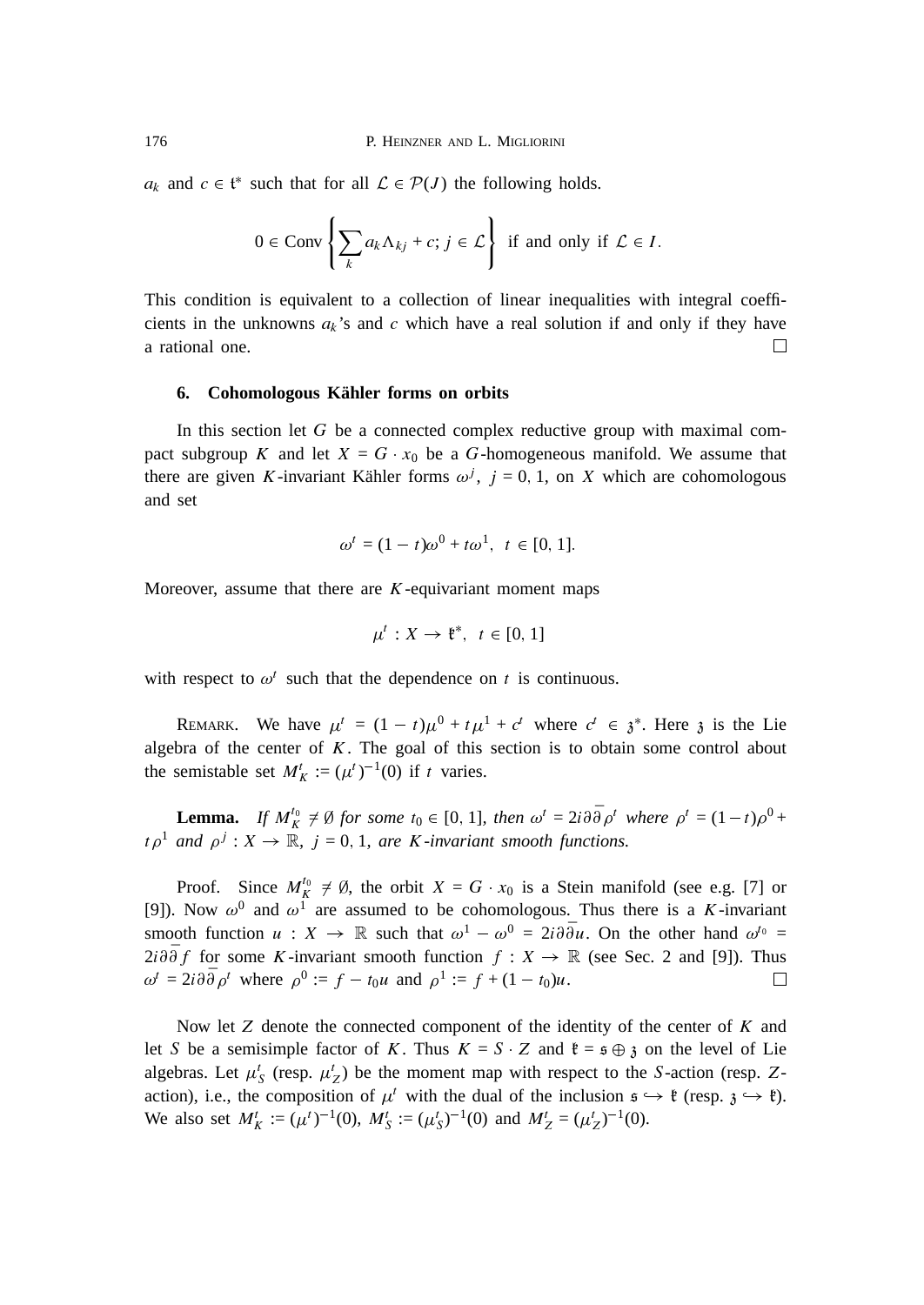**Proposition 3.** If  $M_K^{t_0} \neq \emptyset$  and if the set  $X(\mu_Z^t)$  of  $Z^{\mathbb{C}}$ -semistable points is independent of t, then there are pluriharmonic K-invariant functions  $h^t : X \to \mathbb{R}$  which *depend continuously on* t *such that*

$$
\mu^t = \mu^{\rho^t + h^t}.
$$

Proof. It follows from the definition of a moment map that it is unique up to a constant. Thus  $\mu^{\rho'} = \mu^t + c^t$  where  $c^t$  is a K-invariant constant, i.e.,  $c^t \in \mathfrak{z}^*$ .

The proof of the Proposition will be reduced to the case of a compact Abelian group  $T \cong (S^1)^k$ . In this situation we have  $T^{\mathbb{C}} \cong (\mathbb{C}^*)^k$  and  $\mathfrak{t} = \text{Lie } T \cong \mathbb{R}^k$ . Moreover, for any  $c^t \in \mathfrak{t}^*, c^t = (c_1^t, \ldots, c_k^t)$ , the function  $\tilde{h}^t(z_1, \ldots, z_k) = c_1^t \log |z_1| + \cdots + c_k^t \log |z_k|$ is pluriharmonic on  $T^{\tilde{C}}$  and satisfies  $\mu^{\tilde{h}'} = c^{t}$ .

Let  $x_0 \in M_K^{t_0}$  and set  $L := K_{x_0}$ . Then we have the following orthogonal decomposition of the Lie algebra  $\ell$ .

$$
\mathfrak{k}=\mathfrak{t}\oplus\mathfrak{z}_L\oplus\mathfrak{s}
$$

where  $\mathfrak{z}_L := \mathfrak{z} \cap (\mathfrak{s} + \mathfrak{l}), \mathfrak{z} = \mathfrak{t} \oplus \mathfrak{z}_L$  and  $\mathfrak{s} + \mathfrak{l} = \mathfrak{s} \oplus \mathfrak{z}_L$ .

Note that  $\lambda$  is the Lie algebra of the group  $K/S$  and  $s+1$  is the Lie algebra of the subgroup S L of K. Since K is connected  $K/SL = (K/S)/(SL/S) =: T$  is a compact connected Abelian group. Hence we have  $T \cong (S^1)^k$  and Lie  $T \cong (\ell/\mathfrak{s})/((\mathfrak{s} + \mathfrak{l})/\mathfrak{s}) \cong$  $\lambda/\lambda_L = t$ . Now identify  $\mathfrak{k} \cong \mathfrak{k}^*$ , i.e., we have the orthogonal splitting

$$
\mathfrak{k}^*=\mathfrak{t}^*\oplus \mathfrak{z}_L^*\oplus \mathfrak{s}^*.
$$

CLAIM.  $c^t \in \mathfrak{t}^*$ 

For the proof let  $x_0 \in M_K^{t_0}$  be given and note that  $Z^{\mathbb{C}} \cdot x_0$  is closed in  $X(\mu_Z^{t_0}) =$  $X(\mu_Z^t)$ . Thus there are  $x_t \in Z^{\mathbb{C}}$   $x_0$  such that  $\mu_Z^t(x_t) = 0$ . In particular we have  $c^t =$  $\mu^{\rho'}(x_t)$ . Now let  $\xi = \tau + \lambda + \sigma$ , where  $\tau \in \mathfrak{t}$ ,  $\lambda \in \mathfrak{z}_L$  and  $\sigma \in \mathfrak{s}$ . Then, since the moment map is unique for a semisimple Lie group, it follows that

$$
0=\mu_{\sigma}^{t}(x_{t})=\mu_{\sigma}^{\rho^{t}}(x_{t}).
$$

For  $\lambda \in \mathfrak{z}_L$  we have  $\lambda = \lambda_S + \lambda_L$  for some  $\lambda_S \in \mathfrak{s}$  and  $\lambda_L \in \mathfrak{l}$  and  $[\lambda, \lambda_L] = 0$ . Thus, using the fact that  $x_t$  is an  $L^{\mathbb{C}}$ -fixed point, we have

$$
\exp is\lambda \quad x_t = \exp is\lambda_S \quad \exp is\lambda_L \quad x_t = \exp is\lambda_S \quad x_t.
$$

This implies

$$
0 = \mu_{\lambda_s}^t(x_t)
$$

$$
= \mu_{\lambda_s}^{\rho^t}(x_t)
$$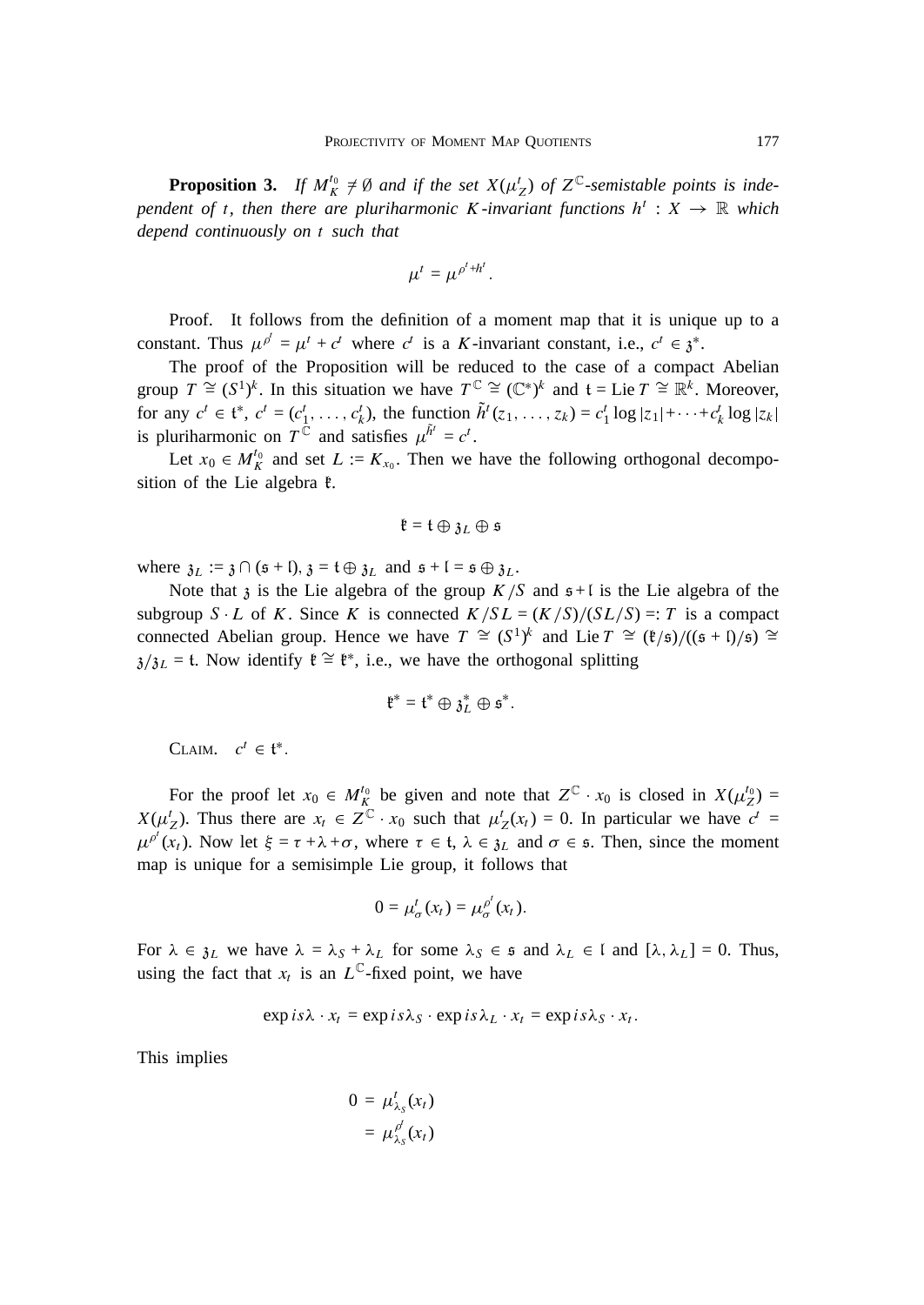178 P. HEINZNER AND L. MIGLIORINI

$$
= \left(\frac{d}{ds}\right)_{s=0} \rho^{t}(\exp is\lambda_{S} \cdot x_{t})
$$

$$
= \left(\frac{d}{ds}\right)_{s=0} \rho^{t}(\exp is\lambda \cdot x_{t})
$$

$$
= \mu_{\lambda}^{\rho^{t}}(x_{t}).
$$

Since

$$
\mu_{\xi}^{\rho'}(x_t) = \mu_{\tau}^{\rho'}(x_t) + \mu_{\lambda}^{\rho'}(x_t) + \mu_{\sigma}^{\rho'}(x_t) = \mu_{\tau}^{\rho'}(x_t),
$$

this implies the claim.

Now, as we already observed, on  $T^{\mathbb{C}}$  there exists a pluriharmonic function  $\tilde{h}^{t}$ :  $T^{\mathbb{C}} \to \mathbb{R}$  such that  $\mu^{\tilde{h}'} = c^t := \mu^{\rho'}(x_t) \in \mathfrak{t}^*$ . Since  $T^{\mathbb{C}} = (K^{\mathbb{C}}/S^{\mathbb{C}})/(S^{\mathbb{C}}L^{\mathbb{C}}/S^{\mathbb{C}}) =$  $K^{\mathbb{C}}/S^{\mathbb{C}}L^{\mathbb{C}}$ , the natural map  $q: K^{\mathbb{C}}/L^{\mathbb{C}} \to T^{\mathbb{C}}$  is  $K^{\mathbb{C}}$ -equivariant. Thus  $h^t := \tilde{h}^t \circ q$ is a K-invariant pluriharmonic function on  $X = K^{\mathbb{C}} / L^{\mathbb{C}}$  such that  $\mu^{h'}(x_t) = c^t$ . Therefore  $\rho^t - h^t$  is a smooth K-invariant function such that  $\omega^t = 2i \partial \overline{\partial}(\rho^t - h^t)$  and, since П  $\mu^{t}(x_t) = \mu^{\rho^{t} - h^{t}}(x_t) = 0$  and X is connected,  $\mu^{t} = \mu^{\rho^{t} - h^{t}}$ .

# **7. Action of a torus**

Let  $T \cong (S^1)^m$  be a torus and X a complex projective manifold with an algebraic action of the complexified torus  $T^{\mathbb{C}} \cong (\mathbb{C}^*)^m$ . Let  $\omega^j$  be T-invariant Kähler forms on X with moment maps  $\mu^{j}: X \to \mathfrak{t}.$ 

We say that  $\omega^0$  and  $\omega^1$  are cohomologous on the closure Y of a T<sup>C</sup>-orbit in X if there is a  $T^{\mathbb{C}}$ -equivariant projective desingularization  $p : \tilde{Y} \to Y$  such that the pull back of the forms to  $\tilde{Y}$  are cohomologous, i.e., such that  $p^*\omega^1 - p^*\omega^0 = 2i \partial \bar{\partial} f$  for some T-invariant smooth function  $f : X \to \mathbb{R}$ .

For  $t \in [0, 1]$  we set  $\omega^t := (1 - t)\omega^0 + t\omega^1$  and  $\mu^t := (1 - t)\mu^0 + t\mu^1$ . Note that  $\mu^t$  is a moment map with respect to  $\omega^t$  and that  $\omega^t$  and  $\omega^0$  are cohomologous on the closure of every  $T^{\mathbb{C}}$ -orbit in X if this is the case for  $\omega^0$  and  $\omega^1$ .

**Proposition.** If  $\omega^0$  and  $\omega^1$  are cohomologous on the closure of every  $T^{\mathbb{C}}$ -orbit in *X*, then there is a constant  $c^t \in \mathfrak{t}^*$  depending continuously on t such that

$$
X(\mu^0) = X(\mu^t + c^t).
$$

For the proof of the Proposition we consider first the case where  $T \cong S^1$ , i.e., we fix a one dimensional subtorus  $S^1 = {\exp z \xi; z \in \mathbb{R}}$  where  $\xi$  is chosen to be a generator of the kernel of the one-parameter group  $z \rightarrow \exp z \xi$ . With respect to this S<sup>1</sup>-action let  $X^{S^1} = \bigcup F_\alpha$  be the decomposition of the set of S<sup>1</sup>-fixed points of X into connected components. The set of these components is endowed with a partial order relation which is generated by  $F_{\alpha} < F_{\beta}$ . Here we set  $F_{\alpha} < F_{\beta}$  if and only there is a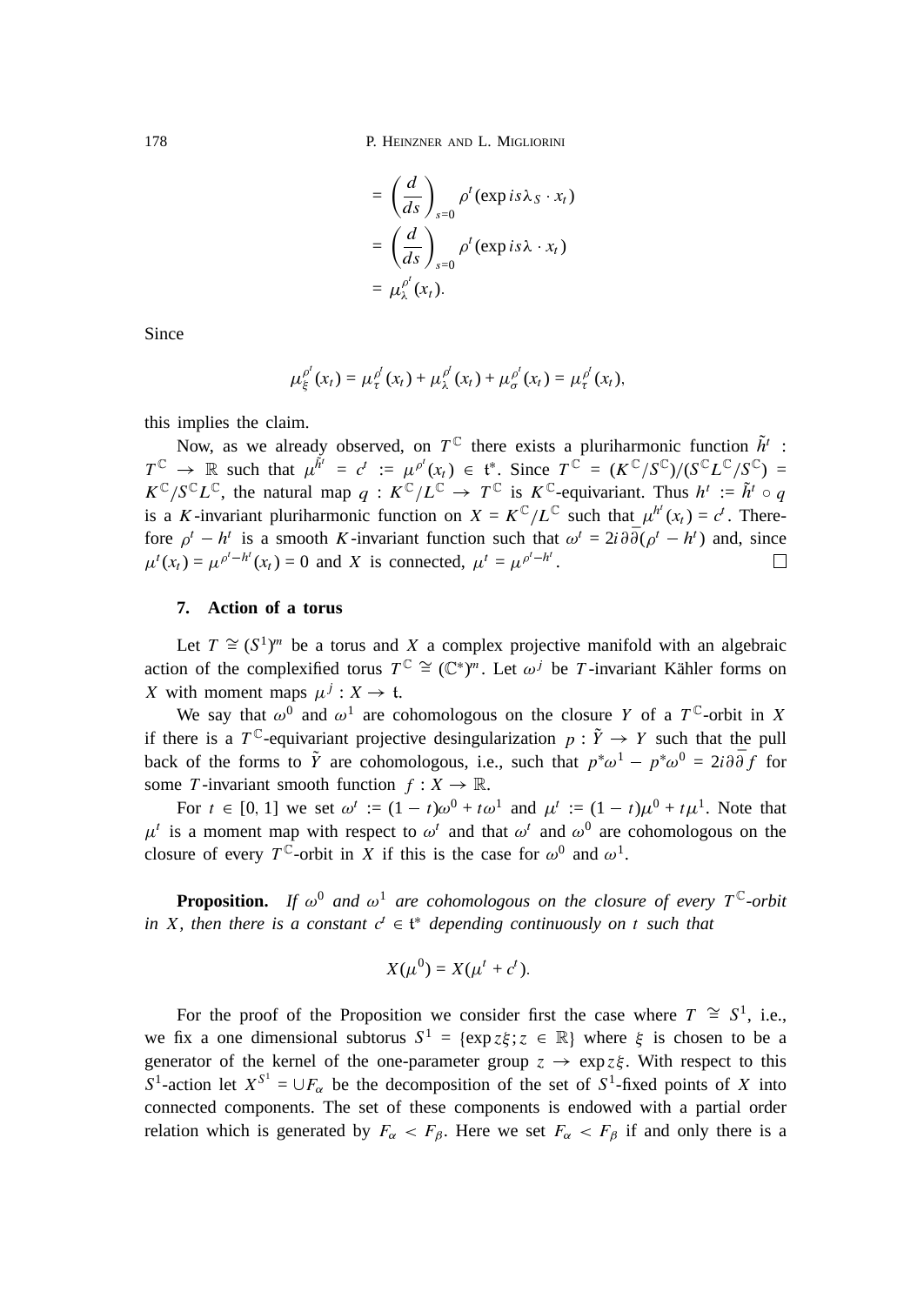point  $x \in X$  such that  $\lim_{z \to 0} z \cdot x \in F_\alpha$  and  $\lim_{z \to \infty} z \cdot x \in F_\beta$  where  $z \in \mathbb{C}^* = (S^1)^\mathbb{C}$ .

Let  $\mu_{\xi}^t : X \to \mathbb{R}$  where  $\mu_{\xi}^t = \langle \mu^t, \xi \rangle$  denote the moment map with respect to the given S<sup>1</sup>-action. Since  $d\mu_{\xi}^{t} = i_{\xi x} \omega^{t}$ , the moment map  $\mu_{\xi}^{t}$  is constant on every  $F_{\alpha}$ .

. .

**Lemma.** If 
$$
F_{\alpha} < F_{\beta}
$$
, then  $\mu_{\xi}^{0}(F_{\alpha}) - \mu_{\xi}^{0}(F_{\beta}) = \mu_{\xi}^{t}(F_{\alpha}) - \mu_{\xi}^{t}(F_{\beta})$ .

Proof. Let  $x_0 \in X$  be such that  $\lim_{z\to 0} z \cdot x_0 \in F_\alpha$  and  $\lim_{z\to \infty} z \cdot x_0 \in F_\beta$ . We may assume that the map  $\mathbb{C}^* \to \mathbb{C}^* \cdot x_0$ ,  $z \to z \cdot x_0$  is an isomorphism and extends to a holomorphic map  $b : \mathbb{P}_1(\mathbb{C}) \to X$  with  $b(0) = x_\alpha$  and  $b(\infty) = x_\beta$ .

Now since by assumption the pull back of  $\eta := \omega^t - \omega^0$  to the desingularization  $\mathbb{P}_1(\mathbb{C})$  of  $\overline{\mathbb{C}^* \cdot x_0}$  is cohomologous to zero we have

$$
0 = \int_{\overline{\mathbb{C}^* \cdot x_0}} \eta
$$
  
= 
$$
\int_{\mathbb{C}^* \cdot x_0} \eta
$$
  
= 
$$
\int_{\mathbb{R}^+ \cdot x_0} \iota_{\xi_X} \eta
$$
  
= 
$$
\int_{\mathbb{R}^+ \cdot x_0} d(\mu_{\xi}^t - \mu_{\xi}^0)
$$
  
= 
$$
\mu_{\xi}^t(x_\beta) - \mu_{\xi}^0(x_\beta) - (\mu_{\xi}^t(x_\alpha) - \mu_{\xi}^0(x_\alpha)).
$$

Here  $\mathbb{R}^+ \cdot x_0$  denotes the  $\mathbb{R}^+ := \{z \in \mathbb{R}; z > 0\}$ -orbit through  $x_0$ .

REMARK. Implicitly we used that under the above assumption  $\omega^0$  and  $\omega^1$  are cohomologous on the normalization of  $\overline{C^* \cdot x_0}$ .

Proof of the Proposition. The above Lemma implies that there is a constant  $c^t \in$  $\mathfrak{t}^*$  depending continuously on t such that  $\mu^0$  and  $\tilde{\mu}^t := \mu^t + c^t$  assume the same values on every component of the set  $X^T$  of T-fixed points in X. Since  $\tilde{\mu}^t(\overline{T^C \cdot x})$  is the convex hull of the images of  $\tilde{\mu}^t(F_\alpha)$  where  $F_\alpha \cap \overline{T^{\mathbb{C}} \cdot x} \neq \emptyset$  (see [1]) it follows that  $X(\mu^{0}) = \{x \in X; 0 \in \mu^{0}(\overline{T^{C} \cdot x})\} = \{x \in X; 0 \in \tilde{\mu}^{t}(\overline{T^{C} \cdot x})\} = X(\tilde{\mu}^{t}).$  $\Box$ 

#### **8. Action of a semisimple group**

Let G be a connected complex semisimple Lie group with maximal compact subgroup  $K$  and  $X$  a projective manifold with an algebraic  $G$ -action. As in the last section we say that two given closed forms  $\omega^0$  and  $\omega^1$  are cohomologous on the closure Y of a G-orbit in X if there is a G-equivariant desingularization  $p : \tilde{Y} \to Y$  such that  $p^*\omega^0 - p^*\omega^1 = 2i\partial\bar{\partial}f$  for some smooth function  $f: \tilde{Y} \to \mathbb{R}$ .

 $\Box$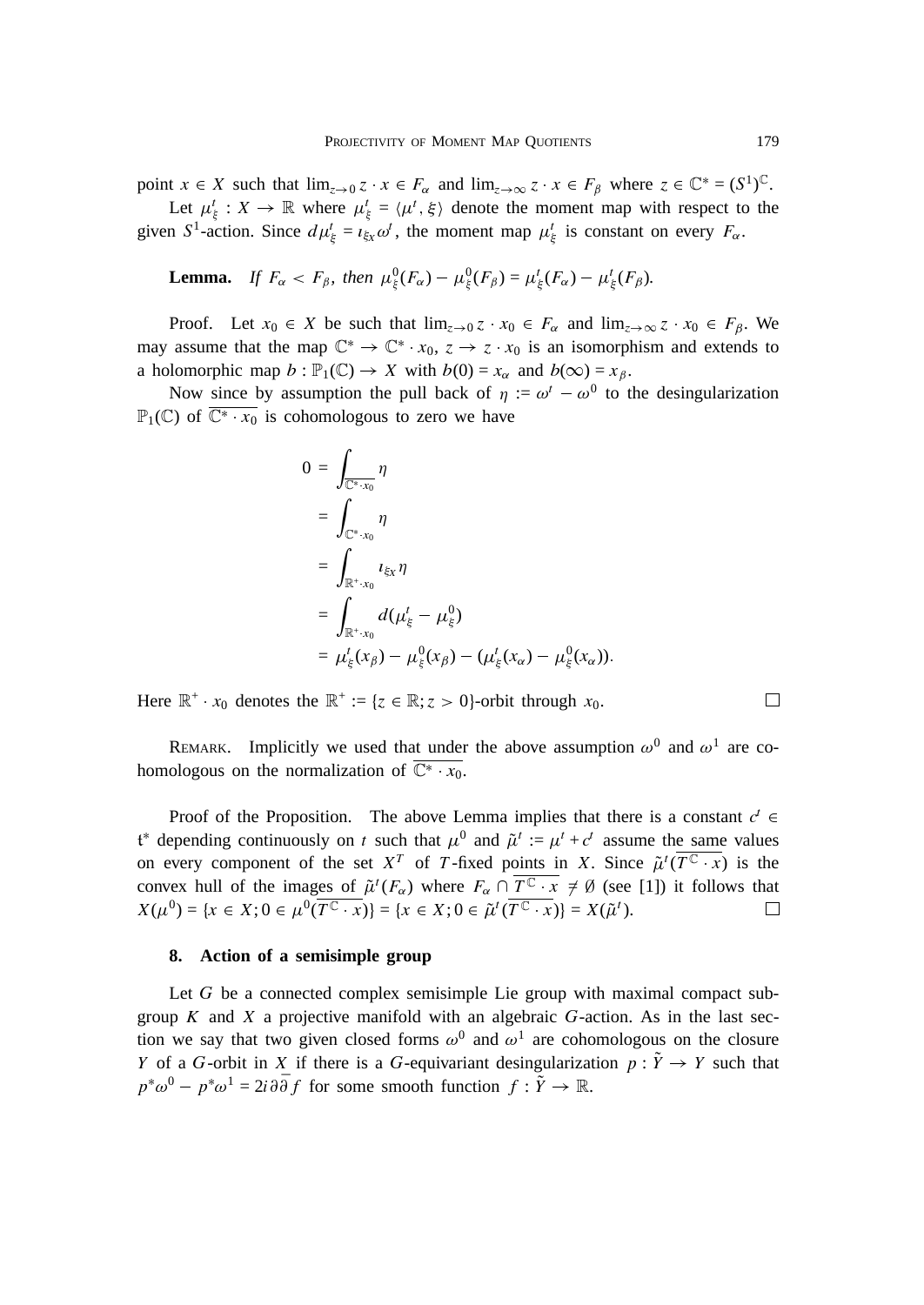**Proposition.** Let  $\omega^j : X \to \mathfrak{k}^*$ ,  $j = 0, 1$ , be two K-invariant Kähler forms on X *which are cohomologous on every* G*-orbit closure and let* j *be the unique moment map with respect to*  $\omega^{j}$ *. Then* 

$$
X(\mu^0) = X(\mu^1).
$$

Proof. For  $x \in (\mu^0)^{-1}(0)$  set  $Y := \overline{G \cdot x}$  and let  $p : \tilde{Y} \to Y$  an equivariant resolution of singularities such that  $p^*\omega^1 - p^*\omega^0 = 2i\partial\bar{\partial}f$  for a smooth K-invariant function f. In particular f is bounded on  $G \cdot x$ .

Since G x is closed in  $X(\mu^0)$  it follows from the Exhaustion Lemma that  $\mu^0|G$ .  $x = \mu^{\rho}$  for some K-invariant plurisubharmonic exhaustion function  $\rho : G \to \mathbb{R}$ .

Therefore  $\rho + f$  is likewise an exhaustion and in particular has a minimum on G x. Since  $\mu^1$  is unique, we have  $\mu^1 = \mu^0 + \mu^f = \mu^{\rho+f}$ . Thus  $X(\mu^0) \subset X(\mu^1)$  and the reverse inclusion follows by symmetry.  $\Box$ 

### **9. Reduction to Levi factors**

Let  $G$  be a connected complex reductive group with maximal compact subgroup  $K$  and let  $X$  be a compact connected manifold endowed with a holomorphic action of G. We assume that there are given K-invariant Kähler forms  $\omega^j$ ,  $j = 0, 1$ , on X which are cohomologous on any G-orbit and set

$$
\omega^t = (1 - t)\omega^0 + t\omega^1, \quad t \in [0, 1].
$$

Moreover, assume that there are  $K$ -equivariant moment maps

$$
\mu^t: X \to \mathfrak{k}^*, \quad t \in [0, 1]
$$

with respect to  $\omega^t$  which depend continuously on t. We set  $M_K^t := (\mu^t)^{-1}(0)$ .

Let Z be the center of K and S the semisimple part of K, i.e.,  $K = Z \cdot S$  where  $Z \cap S$  is a finite group and assume the following condition:

(\*) 
$$
X(\mu_Z^t)
$$
 is independent of  $t \in [0, 1]$ .

**Lemma 4.** Assume the condition (\*) and for  $x_0 \in X$  let  $\Omega := G \cdot x_0$ . Then, for  $t \in [0, 1]$ ,

$$
M_K^t\cap\Omega\neq\emptyset
$$

*is an open condition.*

Proof. Let  $t_0 \in [0, 1]$  be such that  $M_K^{t_0} \cap \Omega \neq \emptyset$ . It follows that there exists a smooth curve  $\rho^t$  of K-invariant smooth functions so that  $\omega^t = 2i \partial \bar{\partial} \rho^t$  and  $\mu^t = \mu^{\rho^t}$  on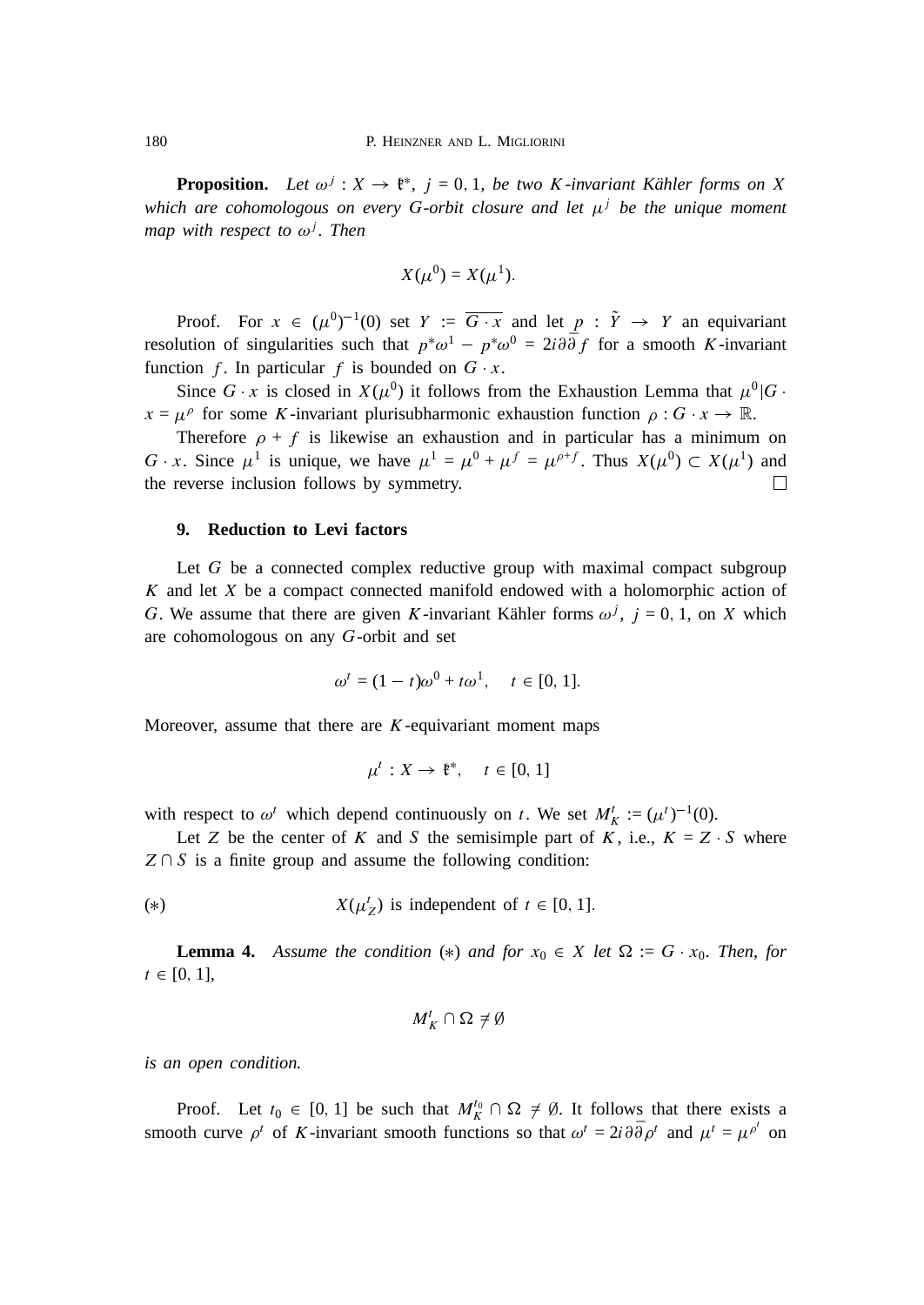$\Omega$ . Furthermore, since  $M_K^{\tau_0} \cap \Omega \neq \emptyset$ , it follows that  $\rho^{\tau_0}$  is an exhaustion of  $\Omega$ . For t near  $t_0$  the function  $\rho^t$  has the same convexity properties as  $\rho^{t_0}$  and is therefore likewise an exhaustion (see [8], proof of Lemma 2 in Sec. 2). The points where it has its minimum are those in  $M_K^t \cap \Omega$ .  $\Box$ 

**Lemma 5.** Assume the condition (\*) and for  $x_0 \in X$  let  $\Omega := G \cdot x_0$ . Then, for  $t \in [0, 1]$ ,

$$
M_K^t\cap\Omega\neq\emptyset
$$

*is a closed condition.*

Proof. We have to show that  $M_K^t \cap \Omega \neq \emptyset$  for  $t < t_0$  implies  $M_K^{t_0} \cap \Omega \neq \emptyset$ .

Since  $\mu_K^t$  depends continuously on t and X is compact, it follows that  $M_K^{t_0} \cap$  $G \cdot x_0 \neq \emptyset$ . Let  $y_0 \in M_K^{t_0} \cap G \cdot x_0$ . If  $G \cdot y_0 \neq \Omega$ , then by Lemma 1 for t near  $t_0$ we have that  $M_K^t \cap G \cdot x_0 \subset G \cdot y_0$ . However the intersection of  $M_K^t$  with  $G \cdot x_0$  consist of precisely one K-orbit, which would be contrary to  $M_K^t \cap \Omega$  also being non-empty. П

**Proposition.** Assume that condition  $(*)$  is fulfilled. Then  $X(\mu_K^t)$  does not depend *on*  $t \in [0, 1]$ *.* 

Proof. Let  $x \in M_K^0$  and  $\Omega := G \cdot x$ . From the above two Lemma it follows that  $M_K^t \cap \Omega \neq \emptyset$  for all t. Thus, the condition that  $\Omega$  is a closed G-orbit in  $X(\mu_K^t)$  is satisfied for some  $t$  if and only if this is the case for all  $t$ .  $\Box$ 

### **10. Proof of the Semistability Theorem**

For the proof of the Semistability Theorem we need to associate to a given Kähler form one whose cohomology class lies in the real span of the ample cone. (see [15], §3). Let X be a smooth projective variety and denote by  $H \in H^2(X,\mathbb{R})$  the cohomology class of a hyperplane section.

Let  $C_1$  be the subspace of the second homology group  $H_2(X, \mathbb{R})$  which is spanned by the images of closed analytic curves and  $C_{n-1}$  the subspace of  $H^2(X,\mathbb{R})$  spanned by divisors, or, what is the same, Chern classes of holomorphic line bundles.

The following lemma is well known (see e.g. [15]).

**Lemma 1.** The pairing  $C_1 \times C_{n-1} \longrightarrow \mathbb{R}$  which is induced by associating to a *line bundle* L and a curve C the intersection number L  $\cdot$  C := deg L<sub>C</sub> is perfect.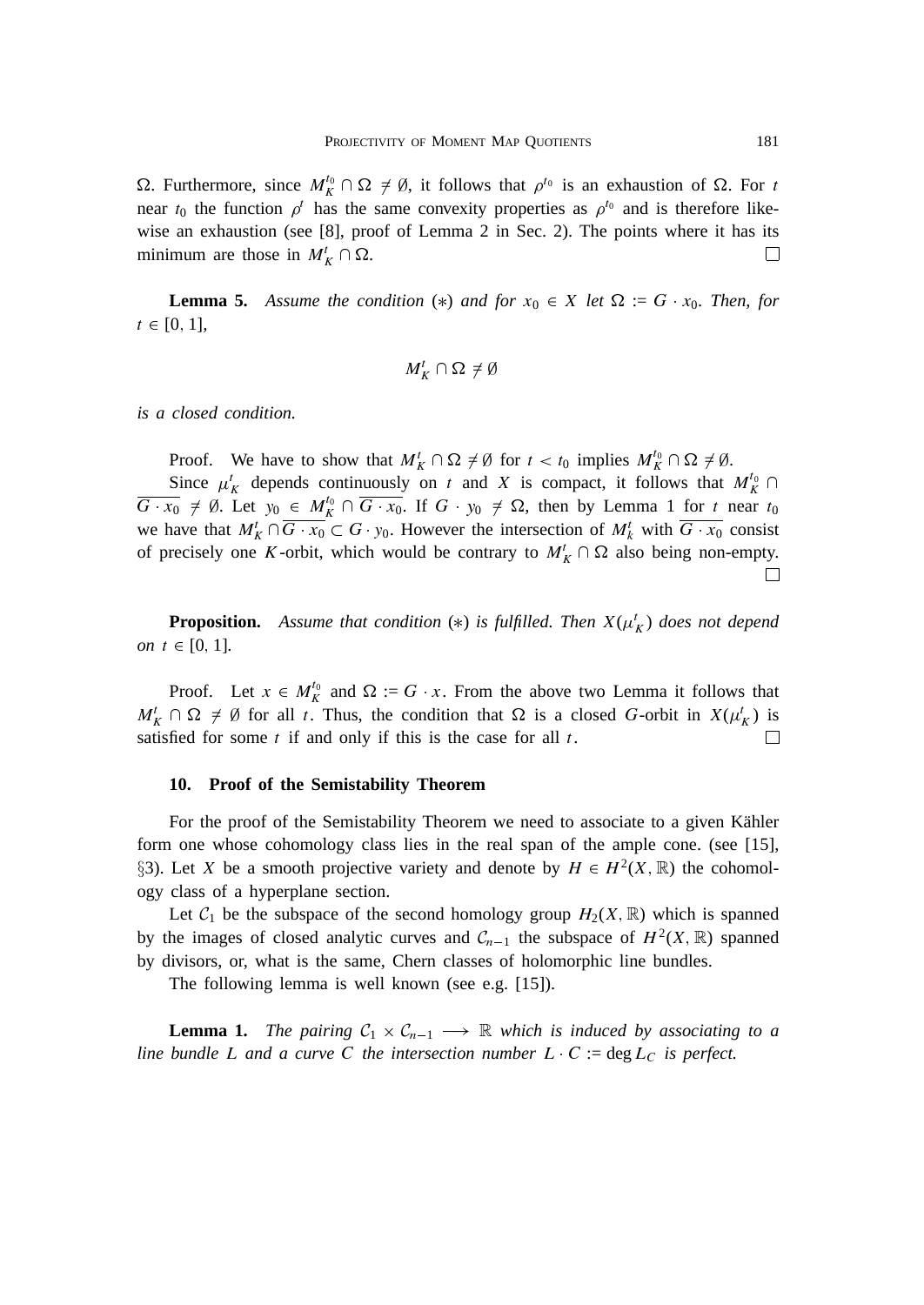**Lemma 2.** Let  $\omega$  be a Kähler form on X. Then there exist a Kähler form  $\widetilde{\omega}$ *whose cohomology class* [ $\tilde{\omega}$ ] *lies in the span of the ample cone such that* 

$$
\int_C \widetilde{\omega} = \int_C \omega
$$

*holds for all one-dimensional analytic cycles* C*.*

Proof. Consider the linear map  $\lambda : C_1 \to \mathbb{R}$ ,  $\lambda(C) = \int_C \omega$ , given by  $\lambda(C) = \int_C \omega$ . By Lemma 1 there is a class  $\tilde{D}$  in  $C_{n-1}$  such that  $\lambda(C) = \tilde{D} \cdot C$  for all 1-cycles C. Since  $\tilde{D}$  is a divisor, the cohomology class of  $\tilde{D}$  lies in the span of the ample cone. Moreover, it follows that the cohomology class of  $\tilde{D}$  contains a Kähler form  $\tilde{\omega}$  ([15] §3, see also [14]). □

We need the following elementary observation.

**Lemma 3.** *Let* Y *be a connected smooth projective variety and assume that* G *has an open orbit on* Y *. Then there are no non-zero holomorphic* p*-forms on* Y *for*  $p \geq 1$ .

As a consequence we obtain the following

**Corollary.** If  $\alpha$  is a smooth closed (1, 1)-form on Y such that  $\int_C \alpha = 0$  for every *one-dimensional analytic cycle C, then*  $\alpha = 2i \partial \overline{\partial} f$  *for some smooth function*  $f : Y \rightarrow$ R*.*

For the proof of the semistability Theorem we also need

**Lemma 4.** *If the* K*-action on* X *is Hamiltonian with respect to the* K*-invariant Kähler form*  $\omega$ , then it is also Hamiltonian with respect to any other K-invariant *Kähler form*  $\tilde{\omega}$ *.* 

Proof of the Semistability Theorem. Given a smooth K-invariant Kähler form  $\omega$ on a smooth projective  $G$ -variety  $X$  we already know from Lemma 2 that there is a Kähler form  $\tilde{\omega}$  on X which lies in the R-span of the ample cone of X such that

$$
(*)\qquad \qquad \int_C \omega = \int_C \tilde{\omega}
$$

on every analytic curve  $C$  in  $X$ . Since  $K$  is assumed to be connected the cohomology class of  $\tilde{\omega}$  is K-invariant. Hence, after integration over the compact group K, we may assume that  $\tilde{\omega}$  is K invariant and still satisfies (\*).

Now it follows from Lemma 4 just above, the Proposition in Sec. 7 and the existence of a moment map in the semisimple case that there is a moment map  $\mu^t : X \to$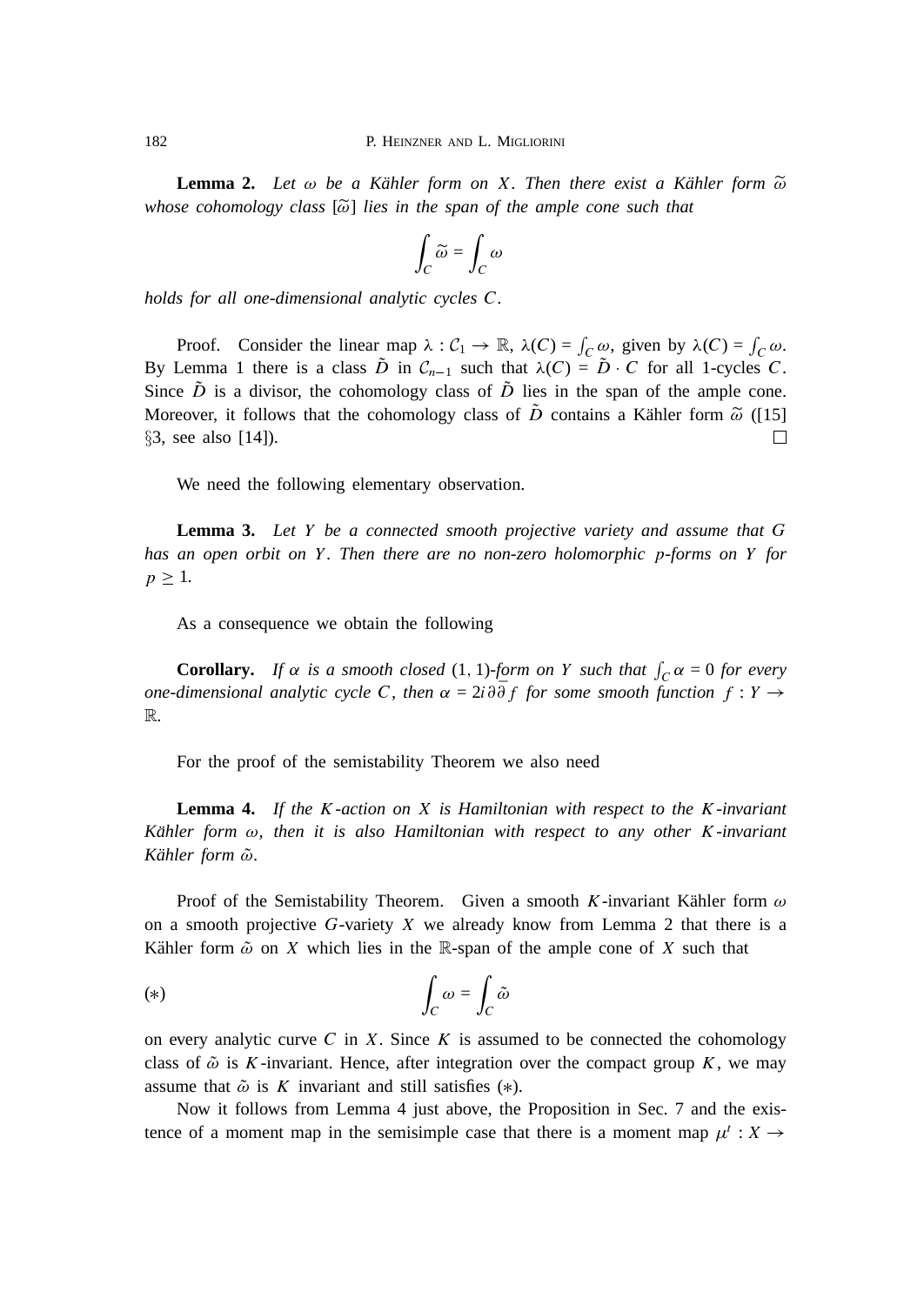$\mathfrak{k}^*$  with respect to  $\omega^t$  where  $\omega^t = (1 - t)\tilde{\omega} + t\omega$  such that the  $\mu^t$  depends continuously on t and such that  $X(\mu_Z^t) = X(\mu_Z^0)$  for all  $t \in [0, 1]$ . Here Z denotes the connected component of the center of  $K$ .

Moreover  $(*)$  implies

$$
(**)\qquad \qquad \int_C \omega^t = \int_C \omega.
$$

Since the closure of every  $G$ -orbit in  $X$  has an equivariant algebraic desingularization, it follows from the above Corollary that the forms are cohomologous on the closure of every <sup>G</sup>-orbit. The statement of the theorem now follows from the Proposition in Sec. 9 and the Proposition in Sec. 5. П

#### **References**

- [1] M.F. Atiyah: *Convexity and commuting Hamiltonians*, Bull. London Math. Soc. **14** (1982), 1– 15.
- [2] H. Azad and J.J. Loeb: *Pluri-subharmonic functions and the Kempf-Ness theorem*, Bull. London Math. Soc. **25** (1993), 162–168.
- [3] C. Chevalley: Theory of Lie groups, I, Princeton Univ. Press, Princeton, 1946.
- [4] I. Dolgachev and Y. Hu: *Variation of geometric invariant theory quotients*, With an appendix by Nicolas Ressayre. Inst. Hautes tudes Sci. Publ. Math. **87** (1998), 5–56.
- [5] T.T. Frankel: *Fixed points and torsions on Kähler manifolds*, Ann. Math. **70** (1959), 1–8.
- [6] V. Guillemin and S. Sternberg: Symplectic techniques in physics, Cambridge Univ. Press, 1984.
- [7] P. Heinzner: *Geometric invariant theory on Stein spaces*, Math. Ann. **289** (1991), 631–662.
- [8] P. Heinzner and A.T. Huckleberry: *Kahlerian potentials and convexity properties of the moment ¨ map*, Invent. Math. **126** (1996), 65–84.
- [9] P. Heinzner, A.T. Huckleberry and F. Loose: *Kählerian extensions of the symplectic reduction*, J. Reine Angew. Math. **455** (1994), 123–140.
- [10] P. Heinzner, L. Migliorini and M. Polito: *Semistable quotients*, Ann. Scuola Norm. Sup. Pisa, **26** (1998), 233–248.
- [11] P. Heinzner and F. Loose: *Reductions of complex Hamiltonian* <sup>G</sup>*-spaces*, Geom. Func. Anal. **4** (1994), 288–297.
- [12] G. Kempf and L. Ness: The length of vectors in representation spaces, Lect. Notes Math. **732**, Springer-Verlag, Berlin-Heidelberg-New York, 233–243, 1979.
- [13] F. Kirwan: Cohomology of quotients in symplectic and algebraic geometry, Math. Notes, **31**, Princeton Univ. Press, Princeton New Jersey, 1984.
- [14] Kleiman: *Toward a numerical theory of ampleness*, Ann. Math. **84** (1966), 293–344.
- [15] B.G. Moishezon: *On n-dimensional compact complex varieties with n algebraically independent meromorphic functions*, Amer. Math. Soc. Transl. **63** (1967), 51–177.
- [16] D. Mumford, and J. Fogarty and F. Kirwan: Geometric Invariant Theory, Lecture Notes in Math. Springer 3rd. ed. Ergeb. Math. Berlin-Heidelberg-New York, 1994.
- [17] L. Ness: *A stratification of the null cone via the moment map*, Amer. J. Math. **106** (1983), 1326–1329.
- [18] R. Sjamaar: *Holomorphic slices, symplectic reduction and multiplicities of representations*, Ann. Math. **141** (1995), 87–129.
- [19] M. Thaddeus: *Geometric invariant theory and flips*, J. Amer. Math. Soc. **9** (1996), 691–723.